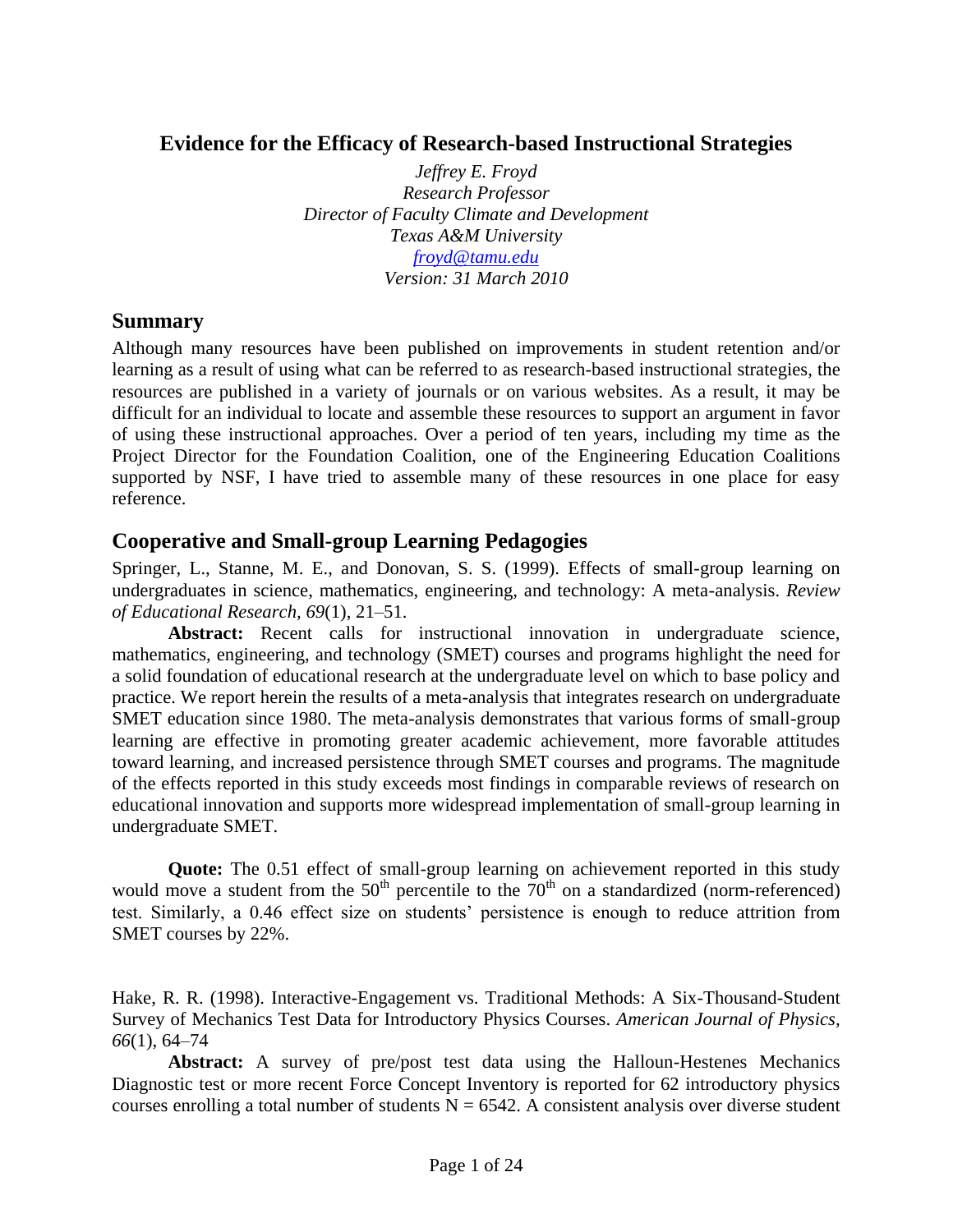populations in high schools, colleges, and universities is obtained if a rough measure of the average effectiveness of a course in promoting conceptual understanding is taken to be the average normalized gain  $\langle g \rangle$ . The latter is defined as the ratio of the actual average gain (% < post > – % < pre > to the maximum possible average gain (100–% < pre > pre > Fourteen "traditional" (T) courses ( $N = 2084$ ) which made little or no use of interactive-engagement (IE) methods achieved an average gain  $\langle g \rangle_{T\text{-ave}} = 0.23 \pm 0.04$  (std dev). In sharp contrast, forty-eight courses (N = 4458) which made substantial use of IE methods achieved an average gain  $\langle g \rangle_{\text{IE-ave}}$  $= 0.48 \pm 0.14$  (std dev), almost two standard deviations of  $\langle g \rangle$ <sub>IE-ave</sub> above that of the traditional courses. Results for 30 ( $N = 3259$ ) of the above 62 courses on the problem-solving Mechanics Baseline test of Hestenes-Wells imply that IE strategies enhance problem-solving ability. The conceptual and problem-solving test results strongly suggest that the classroom use of IE methods can increase mechanics-course effectiveness well beyond that obtained in traditional practice

Wage, K. E., Buck, J. R., Wright, C. H. G., and Welch, T. B. (2005). The Signals and Systems Concept Inventory. *IEEE Transactions on Education, 48*(3), 448–461

**Abstract:** The signal processing community needs quantitative standardized tools to assess student learning in order to improve teaching methods and satisfy accreditation requirements. The Signals and Systems Concept Inventory (SSCI) is a 25-question multiplechoice exam designed to measure students' understanding of fundamental concepts taught in standard signals and systems curricula. When administered as a pre- and postcourse assessment, the SSCI measures the gain in conceptual understanding as a result of instruction. This paper summarizes the three-year development of this new assessment instrument and presents results obtained from testing with a pool of over 900 students from seven schools. Initial findings from the SSCI study show that students in traditional lecture courses master approximately 20% of the concepts they do not know prior to the start of the course. Other results highlight the most common student misconceptions and quantify the correlation between signals and systems and prerequisite courses.

#### Buck, J. R., and Wage, K. E. (2005). Active and Cooperative Learning in Signal Processing Courses. *IEEE Signal Processing Magazine, 22*(2), 76–81 **Abstract:** None

**Quote:** Pedagogical research in physics has found that (g) is robust to variations in instructor experience, student background, class size, and university ranking [2], [3]. Hake's major conclusion was that 14 traditional lecture format classes achieved normalized gain  $(g)$  =  $0.23 \pm 0.04$ , while 48 IE (or ACL) courses achieved (g) = 0.48  $\pm$  0.14, nearly two standard deviations better than lecture courses. Subsequent papers have reported similar performance for IE methods in physics courses [4]. In our study using the SSCI, we found results strikingly similar to those reported by Hake. We computed (g) for 20 signals and systems courses. The 15 lecture format courses had normalized gain (g) =  $0.20 \pm 0.07$ , while the five ACL courses for which we have data achieved (g) =  $0.37 \pm 0.06$ . The gain for these ACL courses is more than two standard deviations above the lecture courses.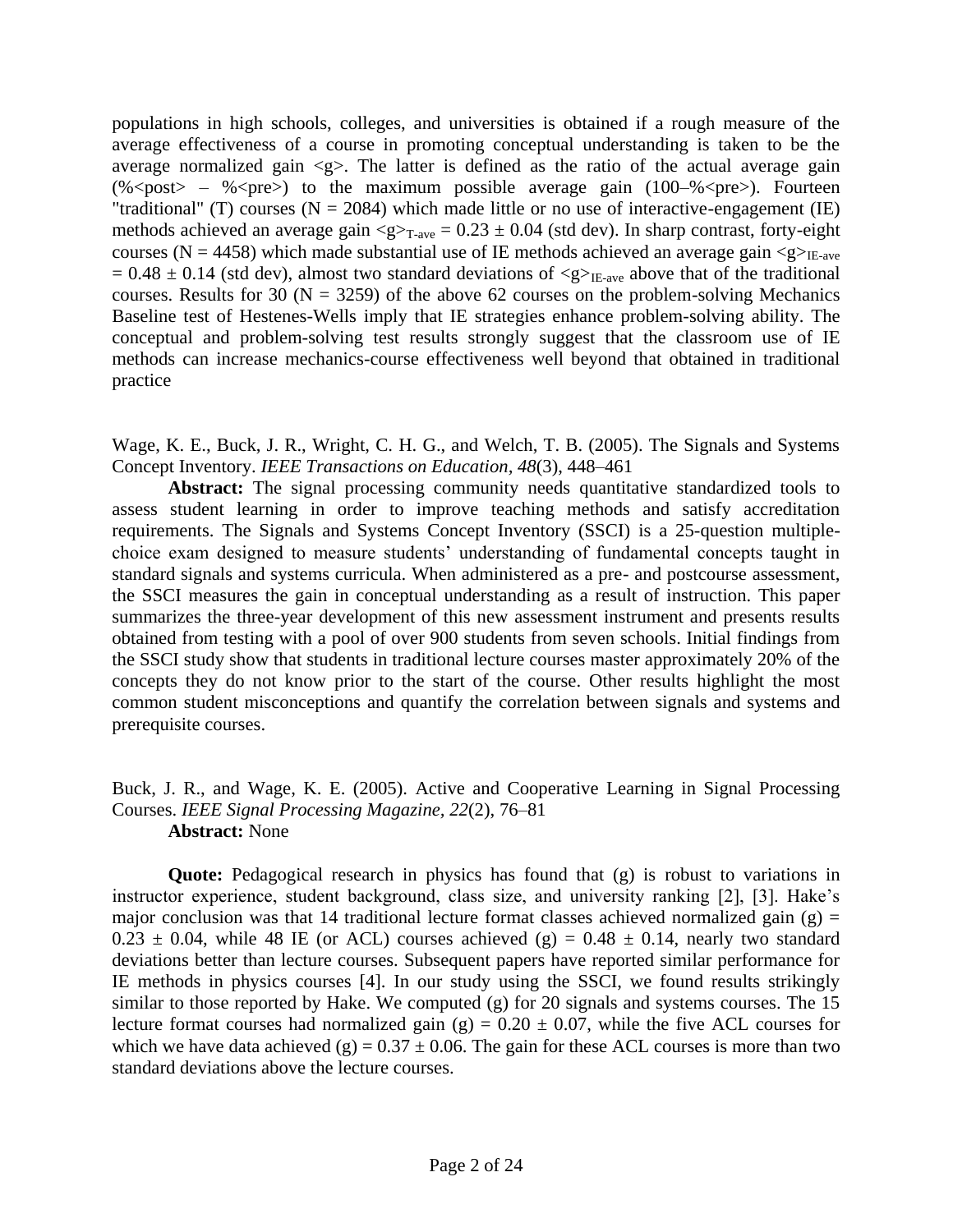Crouch, C.H., and Mazur, E. (2001). *Peer Instruction: Ten years of experience and results. American Journal of Physics, 69*(9), 970–977

**Abstract:** We report data from ten years of teaching with Peer Instruction (PI) in the calculus- and algebra-based introductory physics courses for nonmajors; our results indicate increased student mastery of both conceptual reasoning and quantitative problem solving upon implementing PI. We also discuss ways we have improved our implementation of PI since introducing it in 1991. Most notably, we have replaced in-class reading quizzes with pre-class written responses to the reading, introduced a research-based mechanics textbook for portions of the course, and incorporated cooperative learning into the discussion sections as well as the lectures. These improvements are intended to help students learn more from pre-class reading and to increase student engagement in the discussion sections, and are accompanied by further increases in student understanding.

Wright, J.C., Millar, S.B., Kosciuk, S.A., Penberthy, D. L., Williams, P.H., and Wampold, B.E. (1998). A Novel Strategy for Assessing the Effects of Curriculum Reform on Student Competence. *Journal of Chemical Education, 85*(8), 986–992

Abstract: A new strategy has been developed to credibly assess the effects of curriculum reform on student competence. In order to implement the strategy, a comparative assessment was performed between the students in a section of a course with active learning and those in a reference section. The comparison used 25 faculty to conduct oral interviews that assessed student competence using each faculty member's definition of competence. Qualitative research methods were also employed to identify the reasons for any differences. The results show substantial differences in the students' reasoning and self expression skills that we believe are directly attributable to their structured active learning experiences.

**Quote:** Although SAL [structured active learning] students outperformed RL [responsive lecturing] students in all subcategories, the assessors in the meta-awareness subgroup found the largest differences between sections—almost  $\frac{1}{2}$  the maximum possible differences. [This difference is statistically significant.] This finding indicates that the major reason for the large difference in student competence was the thinking process that students displayed during the oral examination. In the analysis and agility subgroups, the differences became smaller but were still 25% of the maximum possible difference. The differences are not significant, however, because of the small number of assessors in each category. In the analogy subgroup, the differences are still smaller and are not significant

Prince, M. (2004). Does Active Learning Work? A Review of the Research. *Journal of Engineering Education, 93*(3), 223–231

**Abstract:** This study examines the evidence for the effectiveness of active learning. It defines the common forms of active learning most relevant for engineering faculty and critically examines the core element of each method. It is found that there is broad but uneven support for the core elements of active, collaborative, cooperative and problem-based learning.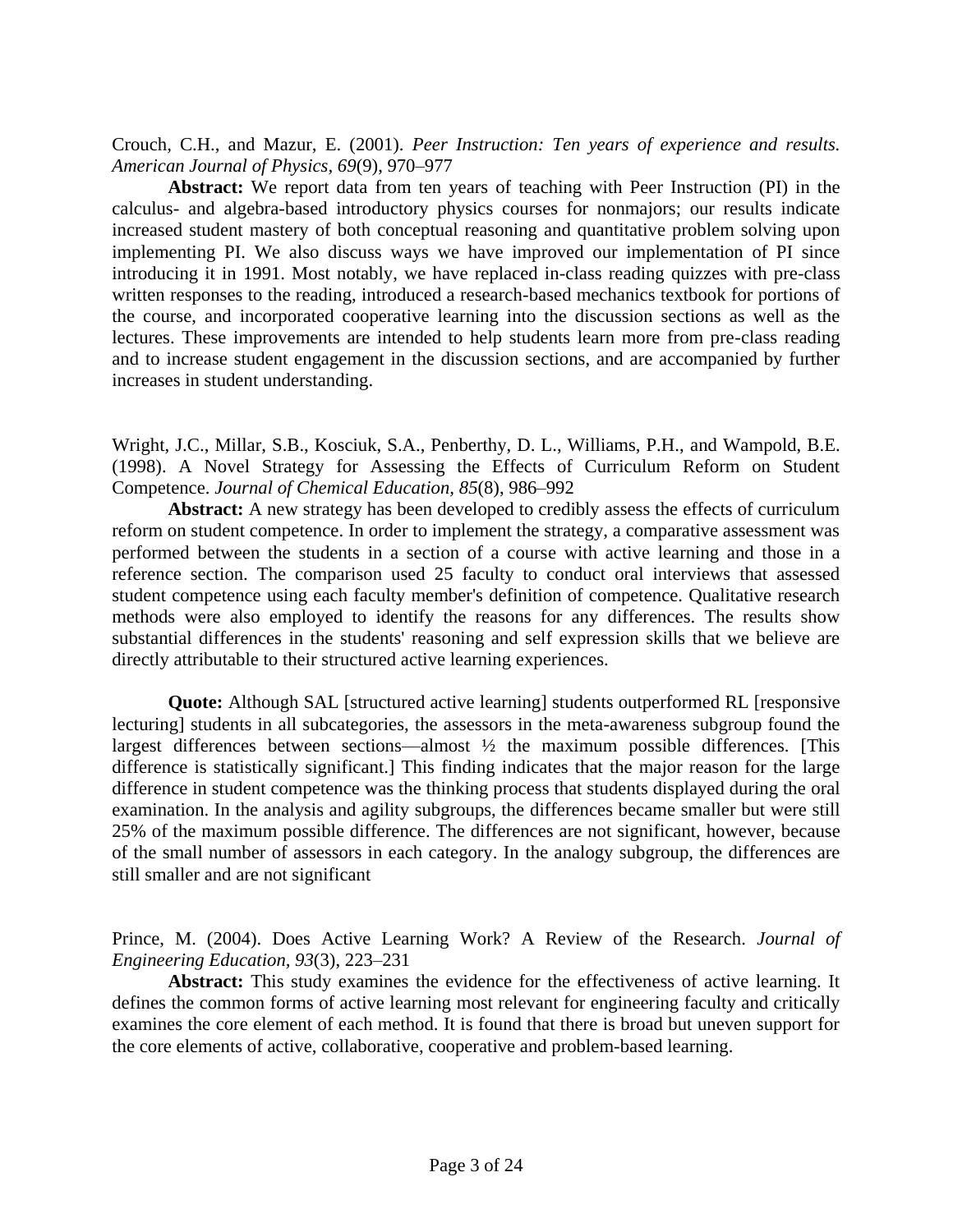**Quote:** The reported results are consistently positive. Indeed, looking at high quality studies with good internal validity, the already large effect size of 0.67 shown in Table 2 for academic achievement increases to 0.88. In real terms, this would increase a student's exam score from 75 to 85 in the "classic" example cited previously, though of course this specific result is dependent on the assumed grade distribution. As seen in Table 2, cooperation also promotes interpersonal relationships, improves social support and fosters self-esteem.

**Quote:** In summary, there is broad empirical support for the central premise of cooperative learning, that cooperation is more effective than competition for promoting a range of positive learning outcomes. These results include enhanced academic achievement and a number of attitudinal outcomes. In addition, cooperative learning provides a natural environment in which to enhance interpersonal skills and there are rational arguments and evidence to show the effectiveness of cooperation in this regard.

#### Johnson, D. W., Johnson, R. T., and Smith, K. A. (1998). Cooperative Learning Returns to College: What Evidence Is There That It Works? *Change*, 30(4), 26–35 **Abstract:** None

**Quote:** Between 1924 and 1997, over 168 studies were conducted comparing the relative efficacy of cooperative, competitive, and individualistic learning on the achievement of individuals 18 years or older. These studies indicate that cooperative learning promotes higher individual achievement than do competitive approaches (effect size  $= 0.49$ ) or individualistic ones (effect size = 0.53). Effect sizes of this order describe significant, substantial increases in achievement. They mean, for example, that college students who would score at the  $50<sup>th</sup>$ percentile level when learning competitively will score in the  $69<sup>th</sup>$  percentile when learning cooperatively; students who would score at the  $53<sup>rd</sup>$  percentile level when learning individualistic ally will score at the  $70<sup>th</sup>$  percentile when learning cooperatively.

Bowen, C. W. (2000). A Quantitative Literature Review of Cooperative Learning Effects on High School and College Chemistry Achievement. *Journal of Chemical Education, 77*(1), 116– 119

**Abstract:** This paper has two purposes. First, the reader is given an overview on how quantitative literature reviews (meta-analyses) can be conducted to give overall estimates of the quantitative impact an instructional treatment has on a specific student outcome. The second purpose is to illustrate how such a literature review is carried out by examining studies on using cooperative learning to teach chemistry at the high school and college levels. This analysis extends earlier reported work on effects of cooperative learning on achievement in college-level science, mathematics, and engineering and technology (SMET) courses. The analysis shows that while median student performance in a traditional course is at the 50th percentile, the median student performance in a cooperative learning environment is 14 percentile points higher.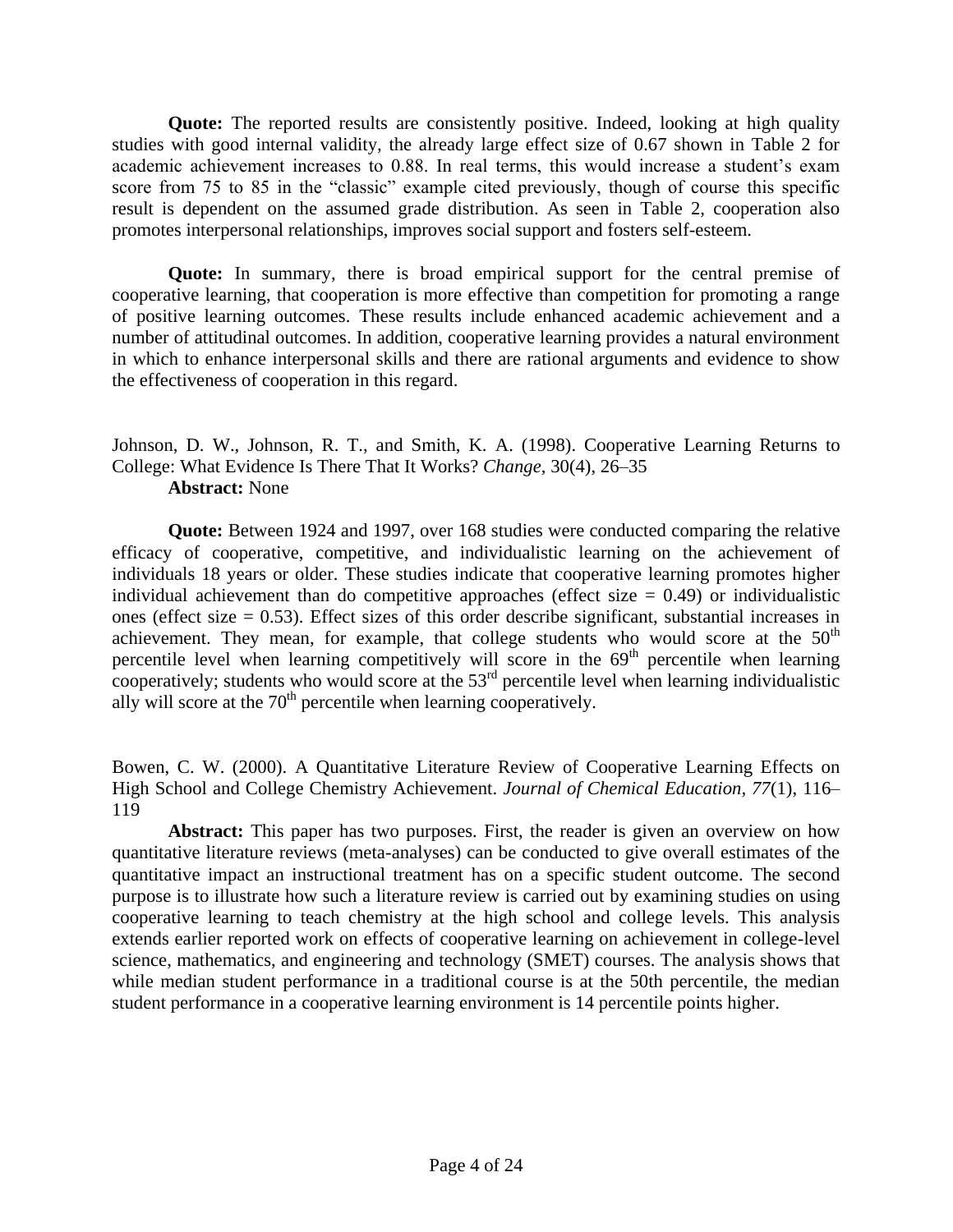Felder, R. M., Felder, G. N., and Dietz, E. J. (1998). A Longitudinal Study of Engineering Student Performance and Retention. V. *Comparisons with Traditionally-Taught Students. Journal of Engineering Education, 98*(4), 469–480

**Abstract:** In a longitudinal study at North Carolina State University, a cohort of students took five chemical engineering courses taught by the same instructor in five consecutive semesters. The courses made extensive use of active and cooperative learning and a variety of other techniques designed to address a broad spectrum of learning styles. Previous reports on the study summarized the instructional methods used in the experimental course sequence, described the performance of the cohort in the introductory chemical engineering course, and examined performance and attitude differences between students from rural and urban backgrounds and between male and female students [1–4]. This paper compares outcomes for the experimental cohort with outcomes for students in a traditionally-taught comparison group. The experimental group outperformed the comparison group on a number of measures, including retention and graduation in chemical engineering, and many more of the graduates in this group chose to pursue advanced study in the field. Since the experimental instructional model did not require small classes (the smallest of the experimental classes had 90 students) or specially equipped classrooms, it should be adaptable to any engineering curriculum at any institution.

Terenzini, P. T., Cabrera, A. F., Colbeck, C. L., Parente, J. M., & Bjorklund, S. A. (2001). Collaborative Learning vs. Lecture/Discussion: Students' Reported Learning Gains. *Journal of Engineering Education, 90*(1), 123–130

**Abstract:** This study examined the extent to which undergraduate engineering courses taught using active and collaborative learning methods differ from traditional lecture and discussion courses in their ability to promote the development of students' engineering design, problem-solving, communication, and group participation skills. Evidence for the study comes from 480 students enrolled in 17 active or collaborative learning courses/sections and six traditional courses/sections at six engineering schools. Results indicate that active or collaborative methods produce both statistically significant and substantially greater gains in student learning than those associated with more traditional instructional methods. These learning advantages remained even when differences in a variety of student pre-course characteristics were controlled.

Bonsangue, M. (1994). An efficacy study of the calculus workshop model. *CBMS Issues in Collegiate Mathematics Education, 4*, Providence, RI: American Mathematical Society, 117–137

Heller, P., Keith, R., & Anderson, S. (1992). Teaching Problem Solving through Cooperative Grouping. Part 1: Group versus Individual Problem Solving. *American Journal of Physics, 60*(7), 627–636.

**Abstract:** A supportive environment based on cooperative grouping was developed to foster students' learning of an effective problem solving strategy. Experiments to adapt the technique of cooperative grouping to physics problem solving were carried out in two diverse settings: a large introductory course at state university, and a small modern physics class at a community college. Groups were more likely to use an effective problem-solving strategy when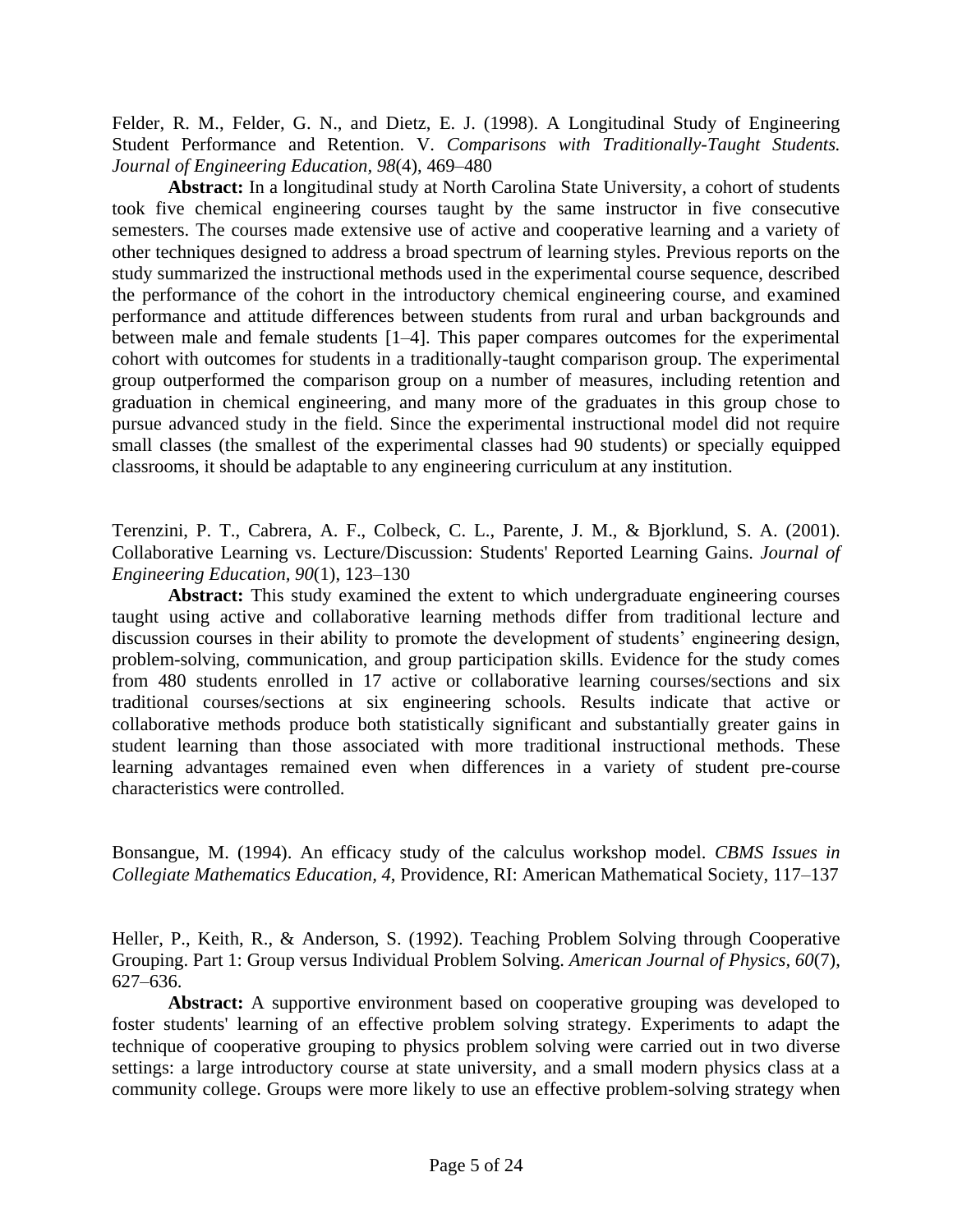given context-rich problems to solve than when given standard textbooks problems. Wellfunctioning cooperative groups were found to result from specific structural and management procedures governing group members' interactions. Group size, the gender and ability composition of groups, seating arrangement, role assignment, textbook use, and group as well as individual testing were all found to contribute to the problem-solving performance of cooperative groups.

# **Active Learning Pedagogies**

Burrowes, P. A. (2003). A Student-Centered Approach to Teaching General Biology That Really Works: Lord's Constructivist Model Put to a Test. *The American Biology Teacher, 65*(7), 491– 502

#### **Abstract:** None

**Quote:** Exams were taken on computer sheets and graded electronically. Grades achieved by students in experimental (constructivist teaching) and control (traditional teaching) groups were contrasted graphically (Figure 7) and the mean test scores were compared statistically by students' T-tests using Minitab 12 software. The first partial exam was offered after six weeks of instruction and included content on the cell as the functional unit of life (atoms, molecules, the cell membrane, organelles, energy transformations, cellular respiration, and photosynthesis). Although average scores of students in the experimental group were significantly better than in the control group ([Mean] = 65% versus 58%;  $T = 2.65$ ,  $P = 0.004$ ,  $n = 204$ ), and they attained more As and Bs, and fewer Fs, the differences are not as impressive as later in the semester (Figure 7). The second exam was given 12 weeks into the semester, and evaluated knowledge on the continuity of life (mitosis, meiosis, DNA structure and replication, protein synthesis, and inheritance). Results of this exam showed grade improvement in both groups (Figure 7); however, the mean score of students in the experimental group was significantly higher than that of students in the control section ([Mean] = 72% versus 67%;  $T = 2.41$ ,  $P = 0.009$ ,  $n = 192$ ). The outcome of the third exam (evolution and origin of life) was striking because performance of students in the experimental group approximated an ideal normal distribution of grades (Figure 7). Although students' achievement in the control group improved, students in the experimental section still did significantly better ([Mean] = 74% versus  $68\%$ ; T = 3.05, P = 0.001 n = 190).

**Quote:** This study provides substantiated evidence that teaching in a constructivist, active learning environment is more effective than traditional instruction in promoting academic achievement, increasing conceptual understanding, developing higher level thinking skills, and enhancing students interest in biology. In their final course evaluations, students in the experimental section commented that they enjoyed this class much more than their traditional classes, felt they had learned more, made valuable friendships in their collaborative groups and – particularly important to me – they never fell asleep! Thus, I am convinced that constructivism works better for our generation of students, and I will never return to a traditional style of teaching. Although the constructivist method of instruction requires a greater investment of time and effort from the professor for preparation, organization, and grading, the majority of this investment is made the first semester of teaching. During subsequent semesters, effort/payback increases dramatically, as less time is required. For example, with experience, I have become more efficient at formulating questions and coming up with ideas for problems, scenarios, and case studies, which help students develop their own knowledge of the material. Additionally,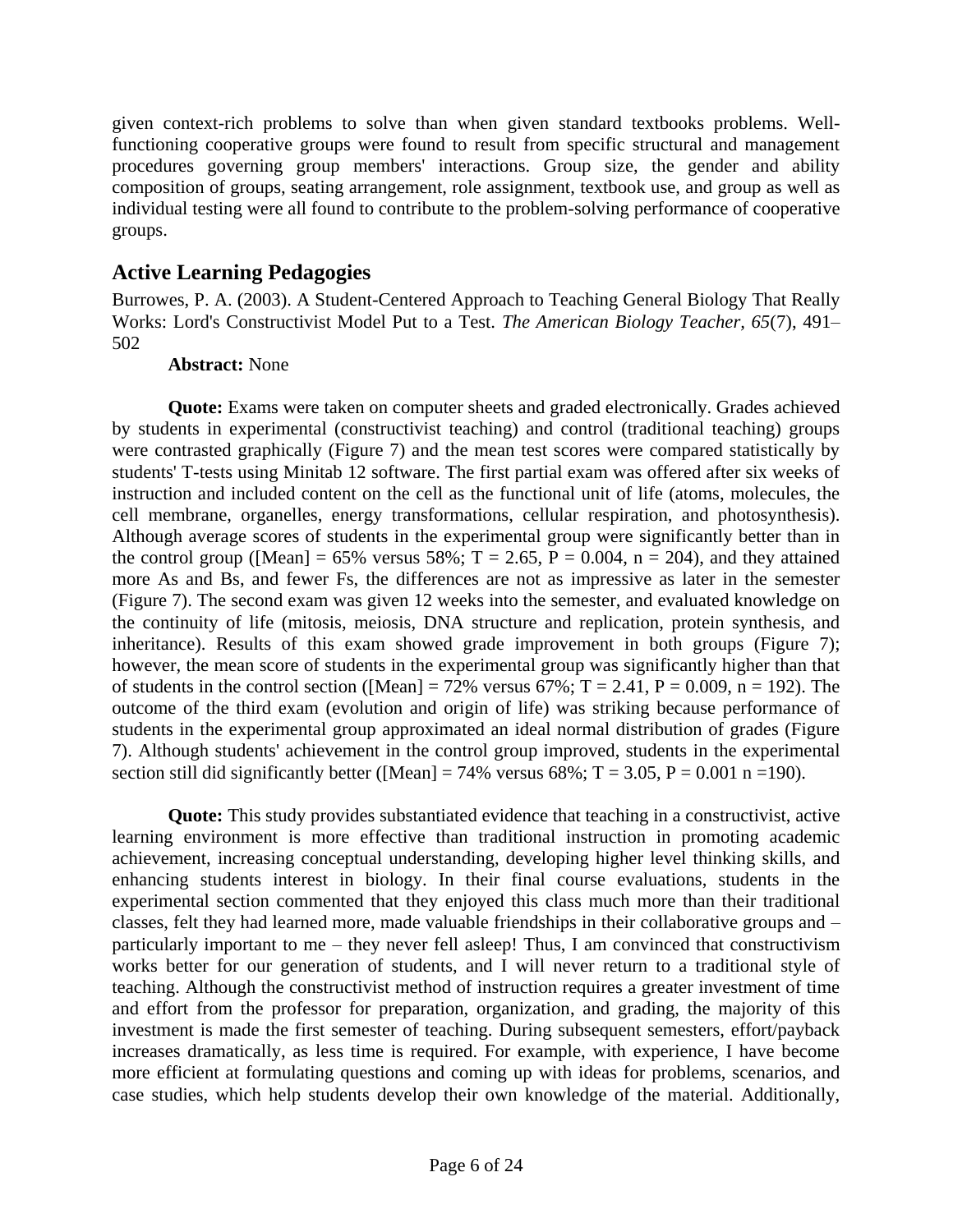help from trained teaching assistants in grading, book-keeping, and organizational tasks associated with instruction can reduce some of the workload required of the instructor.

Laws, P., Sokoloff, D., and Thornton, R. (1999). Promoting Active Learning Using the Results of Physics Education Research. UniServe Science News, 13, Retrieved 4 September 2006 from <http://science.uniserve.edu.au/newsletter/vol13/sokoloff.html>

Redish, E. F., Saul, J. M., and Steinberg, R. N. (1997). On the effectiveness of activeengagement microcomputer-based laboratories. *American Journal of Physics, 65*(1), 45–54

**Abstract:** One hour active-engagement tutorials using microcomputer-based laboratory (MEL) equipment were substituted for traditional problem-solving recitations in introductory calculus-based mechanics classes for engineering students at the University of Maryland. The results of two specific tutorials, one on the concept of instantaneous velocity and one on Newton's third law were probed by using standard multiple-choice questions and a free-response final exam question. A comparison of the results of 11 lecture classes taught by six different teachers with and without tutorials shows that the MBL tutorials resulted in a significant improvement compared to the traditional recitations when measured by carefully designed multiple-choice problems. The free-response question showed that, although the tutorial students did somewhat better in recognizing and applying the concepts, there is still room for improvement.

Cummings, K., Marx, J., Thornton, R., and Kuhl, D. (1999). Evaluating innovations in studio physics. *American Journal of Physics, 67*(supplement 1 to no. 7), S38–S44

**Abstract:** In 1993, Rensselaer introduced the first Studio Physics course. Two years later, the Force Concept Inventory (FCI) was used to measure the conceptual learning gain [g] in the course. This was found to be a disappointing 0.22, indicating that Studio Physics was no more effective at teaching basic Newtonian concepts than a traditional course. Our study verified that result,  $[g(FCI, 98)] = 0.18 + (-0.12)(s.d.)$ , and thereby provides a baseline measurement of conceptual learning gains in Studio Physics I for engineers. These low gains are especially disturbing because the studio classroom appears to be interactive and instructors strive to incorporate modern pedagogies. The goal of our investigation was to determine if incorporation of research-based activities into Studio Physics would have a significant effect on conceptual learning gains. To measure gains, we utilized the Force Concept Inventory and the Force and Motion Conceptual Evaluation (FMCE). In the process of pursuing this goal, we verified the effectiveness of Interactive Lecture Demonstrations  $\left[ \left[ g(FCI) \right] = 0.35 + / -0.06(s.d.) \right]$  and  $\left[ g(FMCE) \right]$  $= 0.45 + (-0.03$  (s.d.)] and Cooperative Group Problem Solving ([g(FCI)] = 0.36 and [g(FMCE)] = 0.36), and examined the feasibility of using these techniques in the studio classroom. Further, we have assessed conceptual learning in the standard Studio Physics course  $[[g(FCI, 98)] = 0.18$ +/-0.12(s.d.) and  $[g(FMCE, 98)] = 0.21 + (-0.05$  (s.d.)]. In this paper, we will clarify the issues noted above. We will also discuss difficulties in implementing these techniques for first time users and implications for the future directions of the Studio Physics courses at Rensselaer.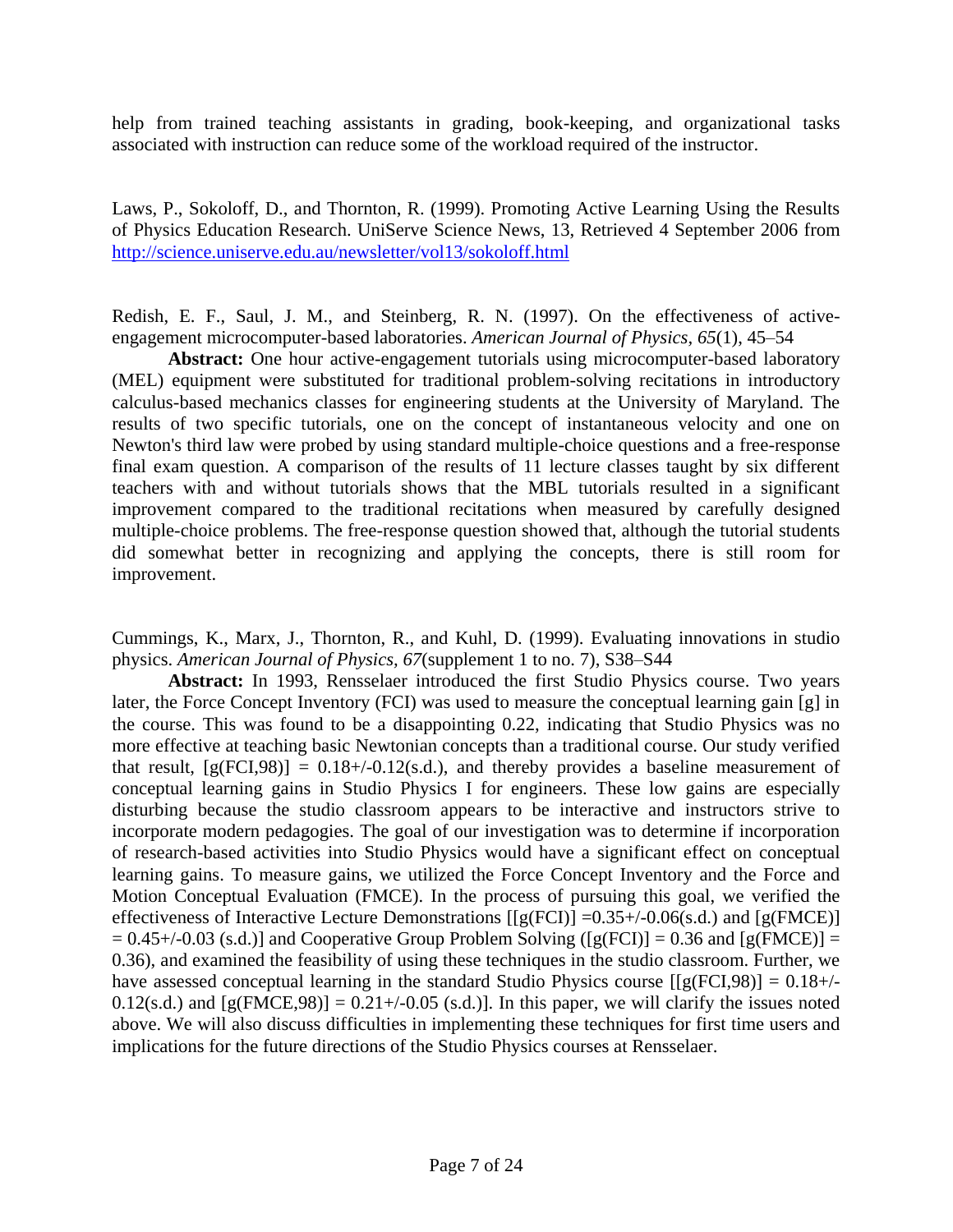Hoellwarth, C., Moelter, M. J., and Knight, R. D. (2005). A direct comparison of conceptual learning and problem solving ability in traditional and studio style classrooms. *American Journal of Physics, 73*(5), 459–462

**Abstract:** We present data on student performance on conceptual understanding and on quantitative problem-solving ability in introductory mechanics in both studio and traditional classroom modes. The conceptual measures used were the Force Concept Inventory and the Force and Motion Conceptual Evaluation. Quantitative problem-solving ability was measured with standard questions on the final exam. Our data compare three different quarters over the course of 2 years. In all three quarters, the normalized learning gain in conceptual understanding was significantly larger for students in the studio sections. At the same time, students in the studio sections performed the same or slightly worse on quantitative final exam problems.

Beichner, R. J., Saul, J. M., Abbott, D. S., Morse, J. J., Deardorff, D. L., Allain, R. J., Bonham, J. W., Dancy, M. H., and Risley, J. S. (2007). The Student-Centered Activities for Large Enrollment Undergraduate Programs (SCALE-UP) Project. Retrieved August 27, 2007, from <http://www.compadre.org/Repository/document/ServeFile.cfm?ID=4517&DocID=183>

**Abstract:** The primary goal of the SCALE-UP Project is to establish a highly collaborative, hands-on, computer-rich, interactive learning environment for large, introductory college courses. North Carolina State University and a group of more than two-dozen collaborating schools are folding together lecture and lab with multiple instructors in a way that provides an effective, economical alternative to traditional lecture-oriented instruction. The project involves the development of the pedagogy, classroom environment, and teaching materials that will support this type of learning. It includes the development, evaluation, and dissemination of new curricular materials in physics, chemistry, and biology. Here we will focus on the calculus-based introductory physics part of the effort. In comparisons to traditional instruction we have seen significantly increased conceptual understanding, improved attitudes, successful problem solving, and higher success rates, particularly for females and minorities. This chapter highlights the development of the SCALE-UP pedagogy, classroom environment, and teaching materials for calculus-based introductory physics at North Carolina State University.

**Summary:** SCALE-UP pedagogy is characterized by the following common elements:  $(i)$  cooperative learning ("classroom renovated to emphasize group work with 2-3 groups of 3-4 students each per table"), (ii) active learning ("the majority of class time is spent on learning physics through activities done by groups of 3-4 students each", "the activities tend to be short  $(5-20 \text{ minutes})$  and followed by a class discussion"), (iii) research-based ("activities are based-on or at least informed by [physics education research] (PER)" (iv) classrooms that integrate ―lecture and group work including experiments‖ with the following features: students work in groups of 2–4 students, access to computers and internet, access to equipment to perform experiments, facilitate class discussions, and share work among peers.

**Quote:** The SCALE-UP class demonstrated better improvement in conceptual understanding than Lecture/Laboratory classes by achieving higher normalized gains for the Mechanics semester pre/post force and motion concept tests at Coastal Carolina University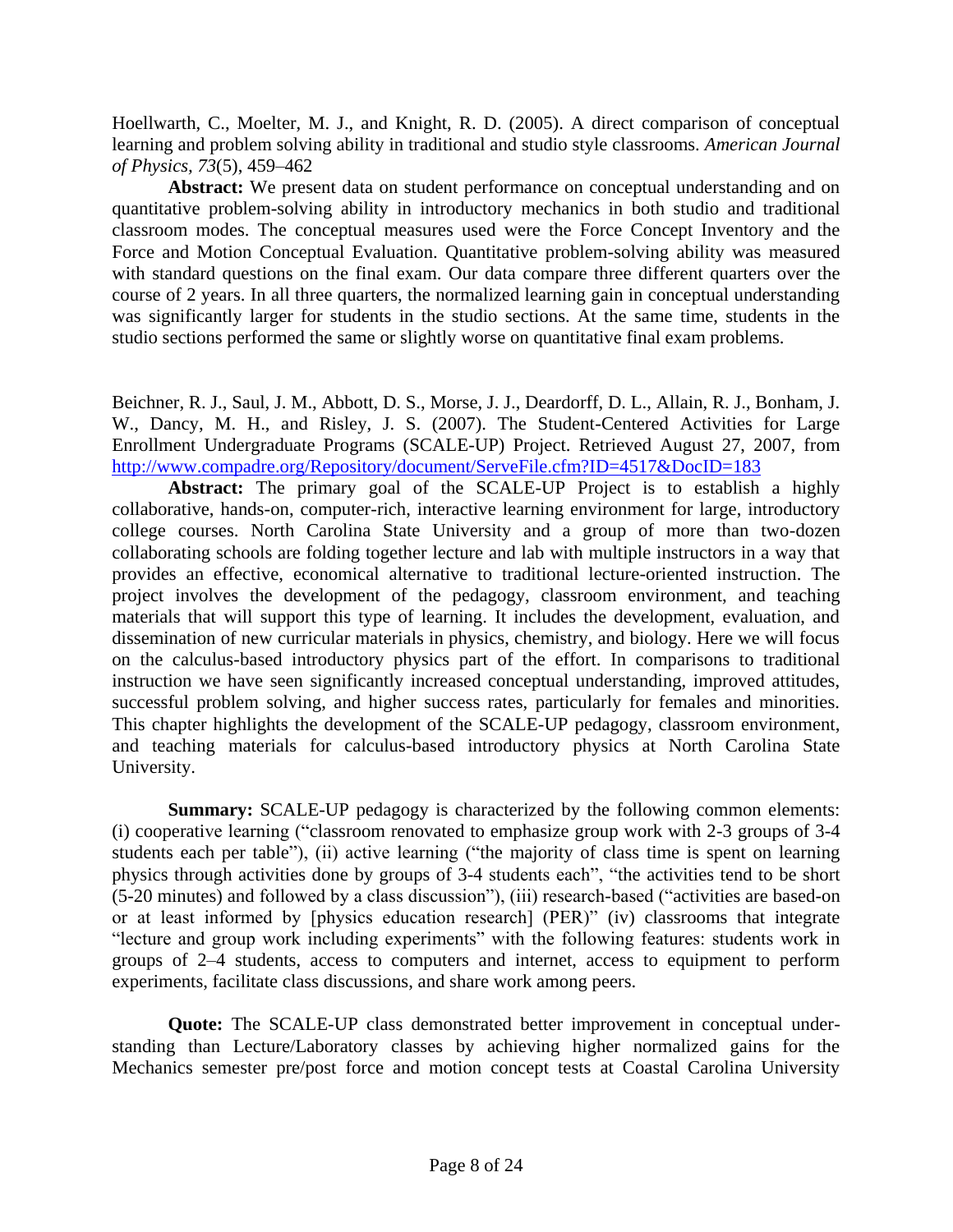(CCU), North Carolina State University (NCSU), University of Central Florida (UCF), University of New Hampshire (UNH), and Rochester Institute of Technology (RIT).

**Quote:** They report a 2-3x improvement in normalized gain on pre/post conceptual learning assessments such as the Force Concept Inventory, the Force and Motion Conceptual Evaluation, Conceptual Survey of Electricity and Magnetism, and the Electric Circuit Conceptual Evaluation [see Figures 5 and 6].

**Quote:** Failure rates are drastically reduced (typically 50%), especially for women and minorities [see Figure 7 and Table 6]

Michael, J. (2006). Where's the evidence that active learning works? *Advances in Physiology Education, 30*, 159–167

**Abstract:** Calls for reforms in the ways we teach science at all levels, and in all disciplines, are wide spread. The effectiveness of the changes being called for, employment of student-centered, active learning pedagogy, is now well supported by evidence. The relevant data have come from a number of different disciplines that include the learning sciences, cognitive psychology, and educational psychology. There is a growing body of research within specific scientific teaching communities that supports and validates the new approaches to teaching that have been adopted. These data are reviewed, and their applicability to physiology education is discussed. Some of the inherent limitations of research about teaching and learning are also discussed.

Knight, J. K., and Wood, W. B. (2005). Teaching More by Lecturing Less. *Cell Biology Education, 4*, 298–310.

**Abstract:** We carried out an experiment to determine whether student learning gains in a large, traditionally taught, upper-division lecture course in developmental biology could be increased by partially changing to a more interactive classroom format. In two successive semesters, we presented the same course syllabus using different teaching styles: in fall 2003, the traditional lecture format; and in spring 2004, decreased lecturing and addition of student participation and cooperative problem solving during class time, including frequent in-class assessment of understanding. We used performance on pretests and posttests, and on homework problems to estimate and compare student learning gains between the two semesters. Our results indicated significantly higher learning gains and better conceptual understanding in the more interactive course. To assess reproducibility of these effects, we repeated the interactive course in spring 2005 with similar results. Our findings parallel results of similar teaching-style comparisons made in other disciplines. On the basis of this evidence, we propose a general model for teaching large biology courses that incorporates interactive engagement and cooperative work in place of some lecturing, while retaining course content by demanding greater student responsibility for learning outside of class.

**Quote:** The most compelling support for superiority of the interactive approach came from comparisons of normalized learning gains calculated from pretest and posttest scores in the traditional and interactive classes (Table 4). Normalized learning gain is defined as the actual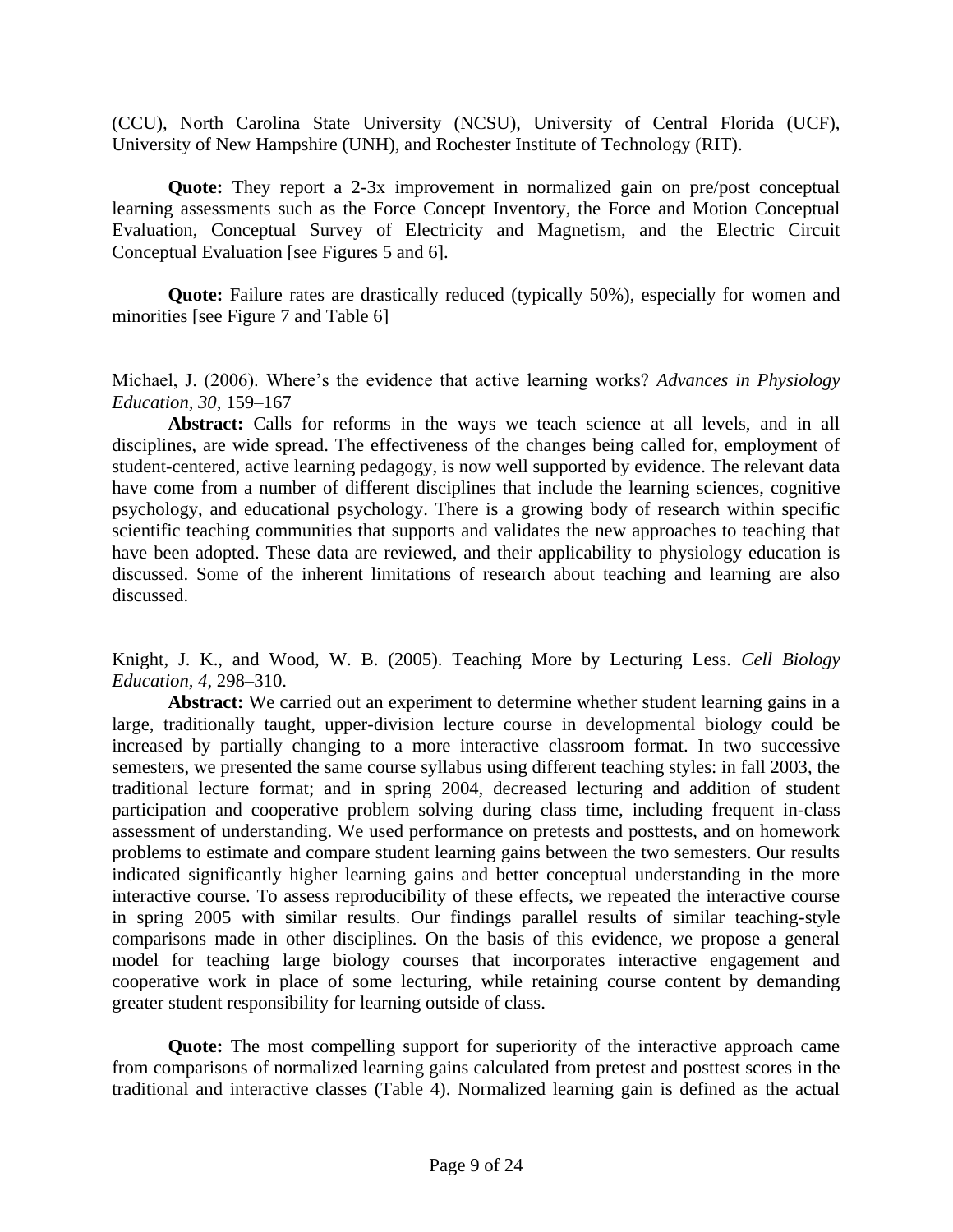gain divided by the possible gain, expressed as a percentage  $[100 \times (postest - pretest)/(100$ pretest); (Fagan et al., 2002)]. Normalization allows valid comparison and averaging of learning gains for students with different pretest scores. A comparison of the F'03 and S'04 courses showed a significant 16% difference  $(p = .001)$  in average learning gains, corresponding to a 33% improvement in performance by students in the more interactive S'04 course. Learning gains of greater than 60% were achieved by substantially more students in the interactive class  $(43/70)$  than in the traditional class  $(19/72)$  (Figures 2, 3). Both "A" and "B" students made higher gains in the interactive course, while "C" students achieved about the same learning gain range in both semesters (Figure 2).

Freeman, S., O'Connor, E., Parks, J. W., Cunningham, M., Hurley, D., Haak, D., Dirks, C., and Wenderoth, M. P., (2007). Prescribed Active Learning Increases Performance in Introductory Biology. *Cell Biology Education, 6*, 132–139.

**Abstract:** We tested five course designs that varied in the structure of daily and weekly active-learning exercises in an attempt to lower the traditionally high failure rate in a gateway course for biology majors. Students were given daily multiple-choice questions and answered with electronic response devices (clickers) or cards. Card responses were ungraded; clicker responses were graded for right/wrong answers or participation. Weekly practice exams were done as an individual or as part of a study group. Compared with previous versions of the same course taught by the same instructor, students in the new course designs performed better: There were significantly lower failure rates, higher total exam points, and higher scores on an identical midterm. Attendance was higher in the clicker versus cards section; attendance and course grade were positively correlated. Students did better on clicker questions if they were graded for right/wrong answers versus participation, although this improvement did not translate into increased scores on exams. In this course, achievement increases when students get regular practice via prescribed (graded) active-learning exercises.

Meltzer, D. E., & Manivannan, K. (2002). Transforming the Lecture-hall Environment: The Fully Interactive Physics Lecture. *American Journal of Physics, 70*(6), 639–654.

Abstract: Numerous reports suggest that learning gains in introductory university physics courses may be increased by "active-learning" instructional methods. These methods engender greater mental engagement and more extensive student–student and student–instructor interaction than does a typical lecture class. It is particularly challenging to transfer these methodologies to the large-enrollment lecture hall. We report on seven years of development and testing of a variant of Peer Instruction as pioneered by Mazur that aims at achieving virtually continuous instructor–student interaction through a "fully interactive" physics lecture. This method is most clearly distinguished by instructor–student dialogues that closely resemble oneon-one instruction. We present and analyze a detailed example of such classroom dialogues, and describe the format, procedures, and curricular materials required for creating the desired lectureroom environment. We also discuss a variety of assessment data that indicate strong gains in student learning, consistent with other researchers. We conclude that interactive-lecture methods in physics instruction are practical, effective, and amenable to widespread implementation.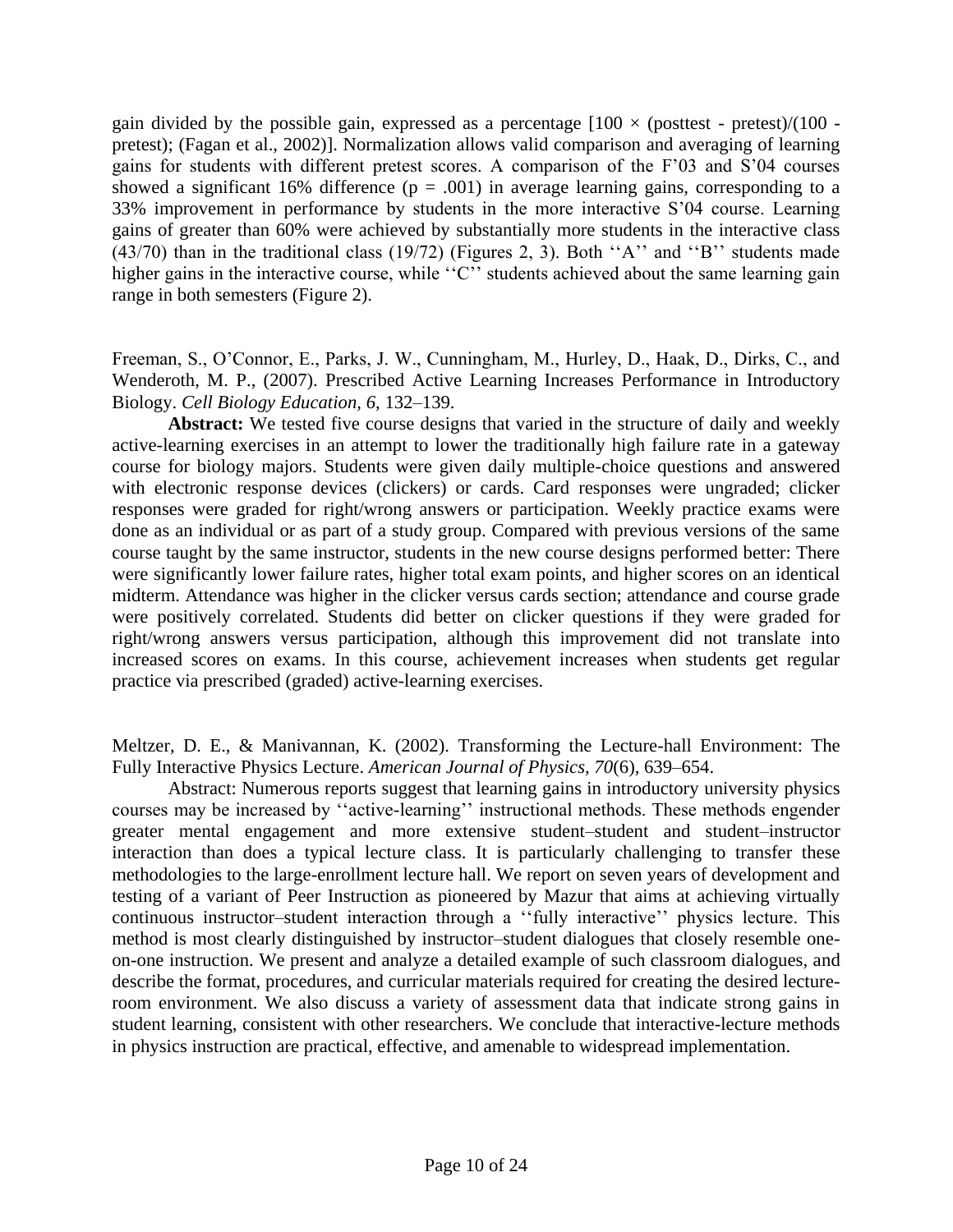## **Problem-based Learning Pedagogies**

Prince, M. J., and Felder, R. M. (2006). Inductive Teaching and Learning Methods: Definitions, Comparisons, and Research Bases. *Journal of Engineering Education, 95*(2), 123–138.

**Abstract:** Traditional engineering instruction is deductive, beginning with theories and progressing to the applications of those theories. Alternative teaching approaches are more inductive. Topics are introduced by presenting specific observations, case studies or problems, and theories are taught or the students are helped to discover them only after the need to know them has been established. This study reviews several of the most commonly used inductive teaching methods, including inquiry learning, problem-based learning, project-based learning, case-based teaching, discovery learning, and just-in-time teaching. The paper defines each method, highlights commonalities and specific differences, and reviews research on the effectiveness of the methods. While the strength of the evidence varies from one method to another, inductive methods are consistently found to be at least equal to, and in general more effective than, traditional deductive methods for achieving a broad range of learning outcomes.

**Quote:** Individual studies have found a robust positive effect of PBL [problem-based learning] on skill development [1, 65, 66], understanding the interconnections among concepts [65], deep conceptual understanding [67], ability to apply appropriate metacognitive and reasoning strategies [68], teamwork skills [69], and even class attendance [70], but have not reached any firm conclusion about the effect on content knowledge. A longitudinal study of the effectiveness of the McMaster PBL program in chemical engineering demonstrated its superiority to traditional education in the development of key process skills [55]. PBL has also been shown to promote self-directed learning [71] and the adoption of a deep (meaning-oriented) approach to learning, as opposed to a superficial (memorization-based) approach [21, 46, 72].

Prince, M., and Felder, R. (2007). The Many Faces of Inductive Teaching and Learning. *Journal of College Science Teaching, 36*(5), 14–20

**Tag:** This study examines the effectiveness and implementation of different inductive teaching methods, including inquiry-based learning, problem-based learning, project-based learning, case-based teaching, discovery learning, and just-in-time teaching.

Dochy, F., Segers M., Van den Bossche, P., and Gijbels, D. (2003). Effects of Problem-Based Learning: A Meta-Analysis. *Learning and Instruction, 13*, 533–568

**Abstract:** This meta-analysis has two aims: (a) to address the main effects of problem based learning on two categories of outcomes: knowledge and skills; and (b) to address potential moderators of the effect of problem based learning. We selected 43 articles that met the criteria for inclusion: empirical studies on problem based learning in tertiary education conducted in real-life classrooms. The review reveals that there is a robust positive effect from PBL on the skills of students. This is shown by the vote count, as well as by the combined effect size. Also no single study reported negative effects. A tendency to negative results is discerned when considering the effect of PBL on the knowledge of students. The combined effect size is significantly negative. However, this result is strongly influenced by two studies and the vote count does not reach a significant level. It is concluded that the combined effect size for the effect on knowledge is non-robust. As possible moderators of PBL effects, methodological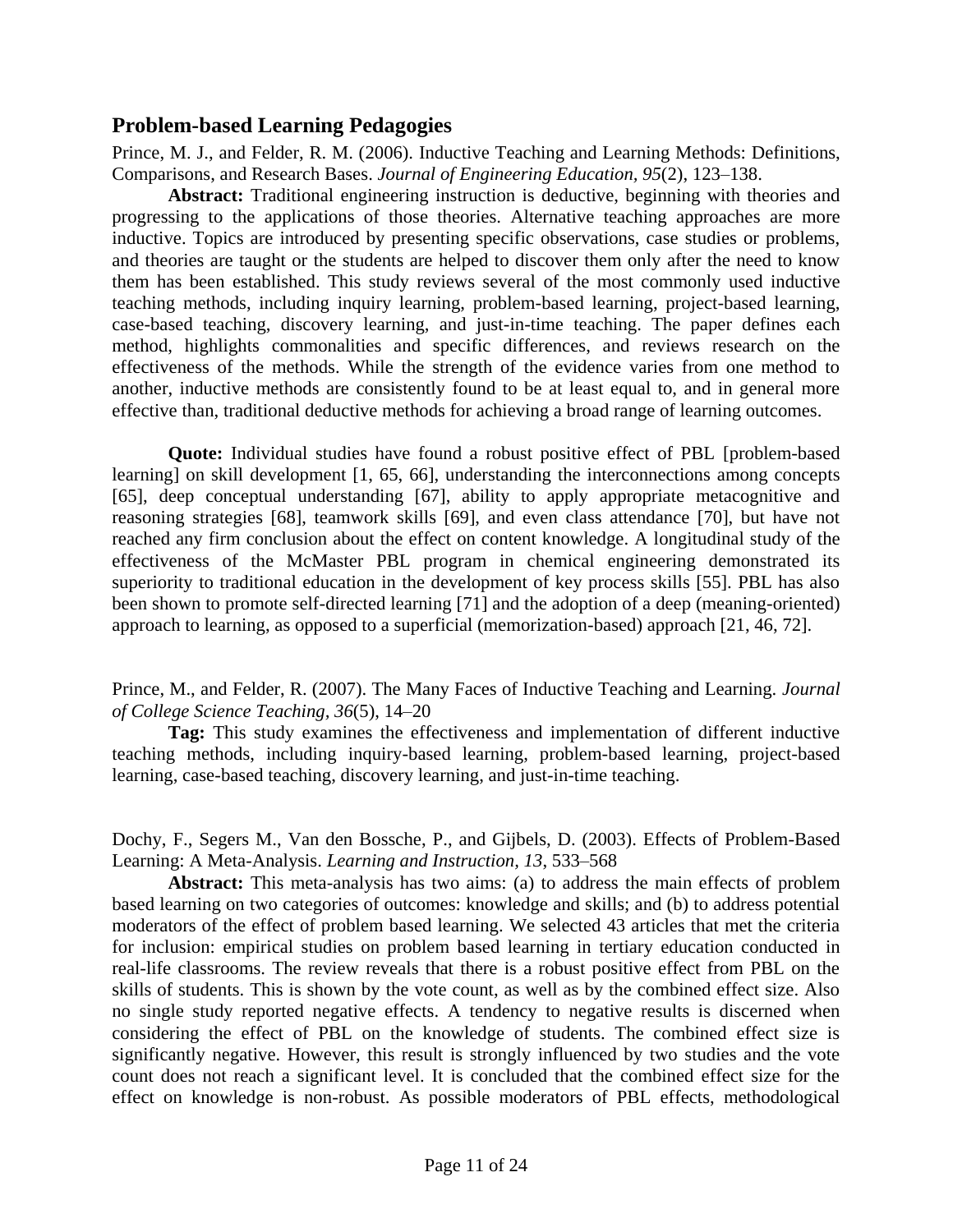factors, expertise-level of students, retention period and type of assessment method were investigated. This moderator analysis shows that both for knowledge- and skills-related outcomes the expertise-level of the student is associated with the variation in effect sizes. Nevertheless, the results for skills give a consistent positive picture. For knowledge-related outcomes the results suggest that the differences encountered in the first and the second year disappear later on. A last remarkable finding related to the retention period is that students in PBL gained slightly less knowledge, but remember more of the acquired knowledge.

**Quote:** For skill development, the results are unequivocal: 14 studies found a positive effect and none found a negative effect, and the weighted average effect size was  $0.460(\pm 0.058)$ .

**Quote:** For knowledge acquisition, seven of the studies analyzed found a positive effect and 15 found a negative effect, with weighted average effect size and 95 percent confidence interval  $-0.223$  ( $\pm 0.058$ ). When the assessment of knowledge is carried out some time after the instruction was given, the effect of PBL positive.

Gijbels, D., Dochy, F., Van den Bossche, P., and Segers, M. (2005). Effects of Problem-Based Learning: A Meta-Analysis from the Angle of Assessment. *Review of Educational Research, 75*(1), 27–61

**Abstract:** This meta-analysis investigated the influence of assessment on the reported effects of problem-based learning (PBL) by applying Sugrue's (1995) model of cognitive components of problem solving. Three levels of the knowledge structure that can be targeted by assessment of problem solving are used as the main independent variables: (a) understanding of concepts, (b) understanding of the principles that link concepts, and (c) linking of concepts and principles to conditions and procedures for application. PBL had the most positive effects when the focal constructs being assessed were at the level of understanding principles that link concepts. The results suggest that the implications of assessment must be considered in examining the effects of problem-based learning and probably in all comparative education research.

**Quote:** Three levels of the knowledge structure in assessment of problem solving: (a) understanding of concepts; (b) understanding of the principles that link concepts; (c) linking of concepts and principles to conditions and procedures for application. PBL had the most positive effects when the focal constructs being assessed were at the level of understanding principles that link concepts.

Vernon, D. T. A., and Blake, R. L. (1993). Does Problem-Based Learning Work? A Meta-Analysis of Evaluative Research. *Academic Medicine, 68*, 550–563.

Abstract: The purpose of this review is to synthesize all available evaluative research from 1970 through 1992 that compares problem-based learning (PBL) with more traditional methods of medical education. Five separate meta-analyses were performed on 35 studies representing 19 institutions. For 22 of the studies (representing 14 institutions), both effect-size and supplementary vote-count analyses could be performed; otherwise, only supplementary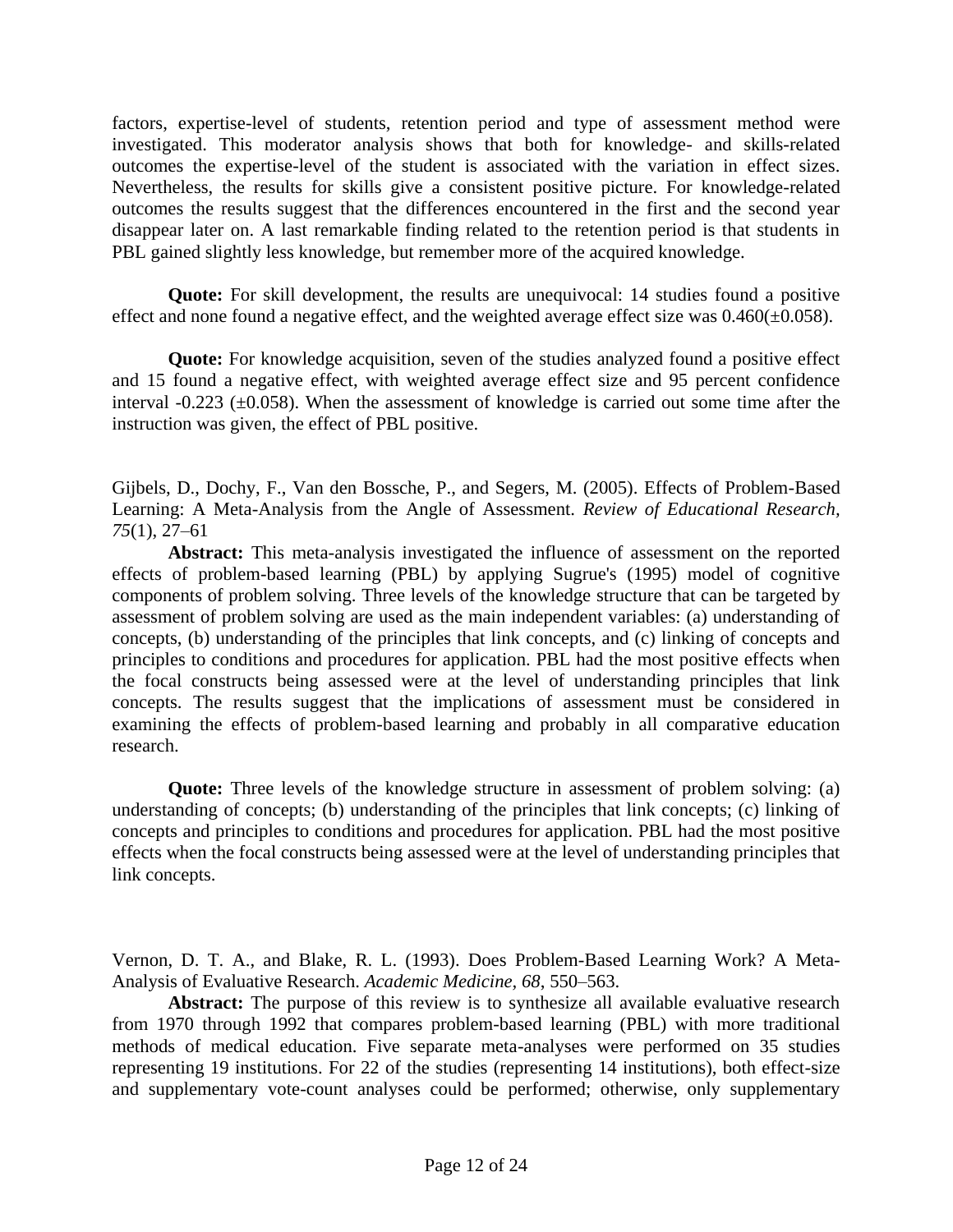analyses were performed. PBL was found to be significantly superior with respect to students' program evaluations (i.e., students' attitudes and opinions about their programs)--dw (standardized differences between means, weighted by sample size) =  $+.55$ , CI.95 =  $+.40$  to  $+.70$ - and measures of students' clinical performance (dw  $= +.28$ , CI.95  $= +.16$  to  $+.40$ ). PBL and traditional methods did not differ on miscellaneous tests of factual knowledge ( $dw = -.09$ , CI.95  $= +.06$  to  $-.24$ ) and tests of clinical knowledge (dw  $= +.08$ , CI.95 =  $-.05$  to  $+.21$ ). Traditional students performed significantly better than their PBL counterparts on the National Board of Medical Examiners Part I examination--NBME I ( $dw = -.18$ , CI.95 = -.10 to -.26). However, the NBME I data displayed significant overall heterogeneity ( $Qt = 192.23$ ,  $p < .001$ ) and significant differences among programs ( $Qb = 59.09$ ,  $p < .001$ ), which casts doubt on the generality of the findings across programs. The comparative value of PBL is also supported by data on outcomes that have been studied less frequently, i.e., faculty attitudes, student mood, class attendance, academic process variables, and measures of humanism. In conclusion, the results generally support the superiority of the PBL approach over more traditional methods.

Capon, N., and Kuhn, D. (2004). What's So Good About Problem-Based Learning? *Cognition and Instruction, 22*(1), 61–79

**Abstract:** In a systematically designed and controlled experiment conducted in a naturalistic instructional setting, we examined adult students' learning of two concepts. Two intact classes taught by the same instructor were assigned to 1 of 2 conditions. In 1 class, instruction was problem based for 1 concept. For a second concept, lecture/discussion was the exclusive method. In the other class, matching of concept and method (problem based or lecture/discussion) was reversed. Two forms of assessment of learning occurred 6 and 12 weeks following instruction. At the initial assessment, the lecture/discussion group showed superior learning for 1 concept and the groups performed equivalently for the other concept. At the later assessment, however, the 2 groups showed equivalent ability to access each of the concepts, but each group showed superior explanation of the concept for which they had experienced problembased learning. Results support the hypothesis of integration of new information with existing knowledge structures activated by the problem-based experience as the mechanism by which problem-based learning produces its benefits.

Walker, A., & Leary, H. M. (2009). A problem based learning meta analysis: Differences across problem types, implementation types, disciplines, and assessment levels. *The Interdisciplinary Journal of Problem-based Learning, 3*(1), 12–43.

**Abstract:** Problem based learning (PBL) in its most current form originated in Medical Education but has since been used in a variety of disciplines (Savery & Duffy, 1995) at a variety of educational levels (Savery, 2006). Although recent meta analyses have been conducted (Dochy, Segers, Van den Bossche, & Gijbels, 2003; Gijbels, Dochy, Van den Bossche, & Segers, 2005) that attempted to go beyond medical education, they found only one study in economics and were unable to explain large portions of the variance across results. This work builds upon their efforts as a meta-analysis that crosses disciplines as well as categorizes the types of problems used (Jonassen, 2000), the PBL approach employed (Barrows, 1986), and the level of assessment (Gijbels et al., 2005; Sugrue, 1993, 1995). Across 82 studies and 201 outcomes the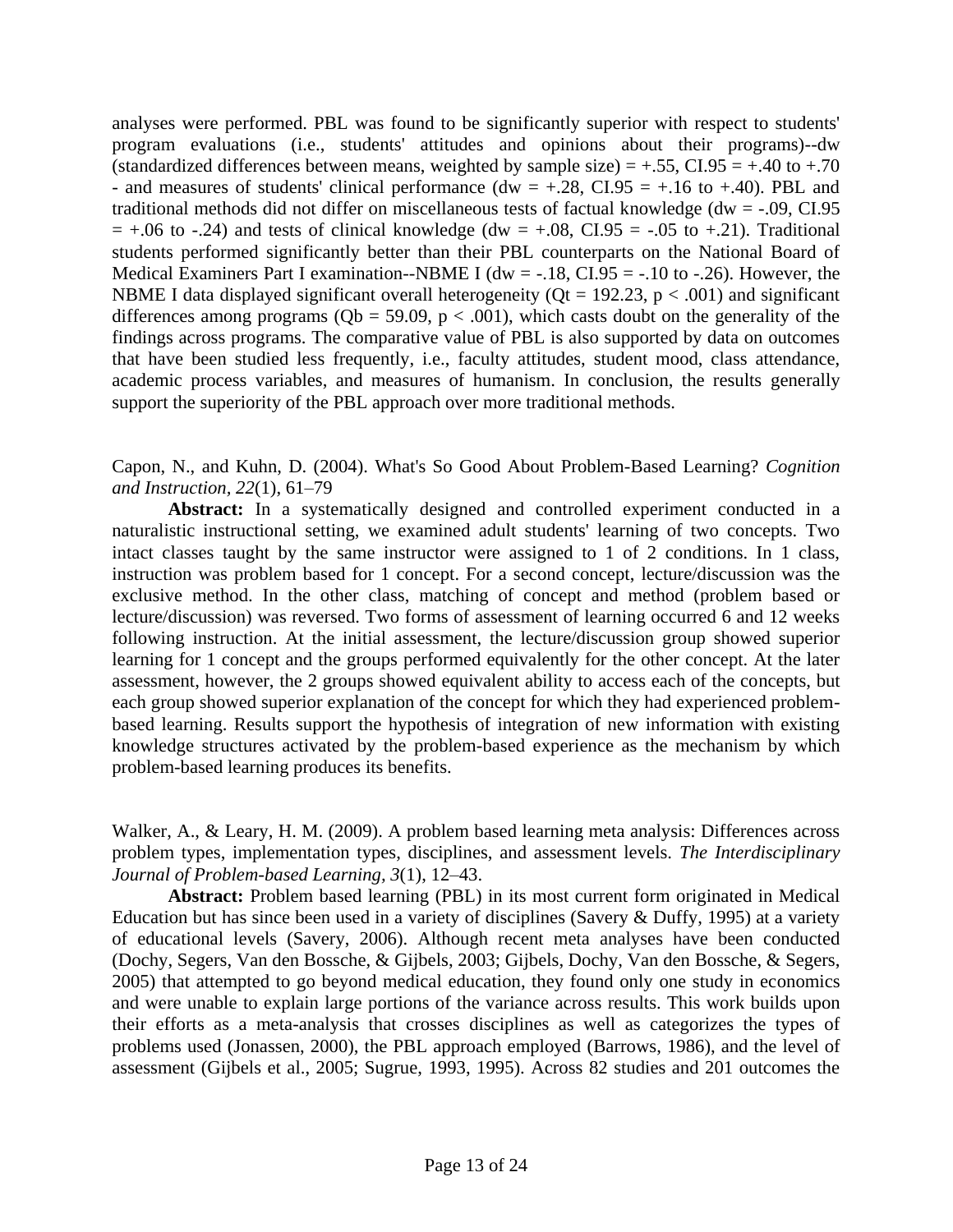findings favor PBL (dw =  $0.13\pm0.025$ ) with a lack of homogeneity (Q = 954.27) that warrants a closer examination of moderating factors.

Strobel, J., & Barneveld, A. v. (2009). When is PBL more effective? A meta-synthesis of metaanalyses comparing PBL to conventional classrooms. *The Interdisciplinary Journal of Problembased Learning, 3*(1), 44–58.

Abstract: Problem-based learning (PBL) has been utilized for over 40 years in a variety of different disciplines. Although extensively researched, there is heated debate about the effectiveness of PBL. Several meta-analyses have been conducted that provide a synthesis of the effects of PBL in comparison to traditional forms of instruction. This study used a qualitative meta-synthesis approach to compare and contrast the assumptions and findings of the metaanalytical research on the effectiveness of PBL. Findings indicated that PBL was superior when it comes to long-term retention, skill development and satisfaction of students and teachers, while traditional approaches were more effective for short-term retention as measured by standardized board exams. Implications are discussed.

Koh, G. C.-H., Khoo, M. E., Wong, M. L., & Koh, D. (2008). The effects of problem-based learning during medical school on physician competency: a systematic review. *Canadian Medical Association Journal, 178*(1), 34-41.

**Abstract:** Background: Systematic reviews on the effects of problem-based learning have been limited to knowledge competency either during medical school or postgraduate training. We conducted a systematic review of evidence of the effects that problem-based learning during medical school had on physician competencies after graduation.

Methods: We searched MEDLINE, EMBASE, CINAHL, PsycINFO, Cochrane Databases, and the tables of contents of 5 major medical education journals from earliest available date through Oct. 31, 2006. We included studies in our review if they met the following criteria: problem-based learning was a teaching method in medical school, physician competencies were assessed after graduation and a control group of graduates of traditional curricula was used. We developed a scoring system to assess the quality of the studies, categorized competencies into 8 thematic dimensions and used a second system to determine the level of evidence for each competency assessed. Results: Our search yielded 102 articles, of which 15 met inclusion criteria after full text review. Only 13 studies entered final systematic analysis because 2 studies reported their findings in 2 articles. According to self-assessments, 8 of 37 competencies had strong evidence in support of problem-based learning. Observed assessments had 7 competencies with strong evidence. In both groups, most of these competencies were in the social and cognitive dimensions. Only 4 competencies had moderate to strong levels of evidence in support of problem-based learning for both self- and observed assessments: coping with uncertainty (strong), appreciation of legal and ethical aspects of health care (strong), communication skills (moderate and strong respectively) and self-directed continuing learning (moderate).

Interpretation: Problem-based learning during medical school has positive effects on physician competency after graduation, mainly in social and cognitive dimensions.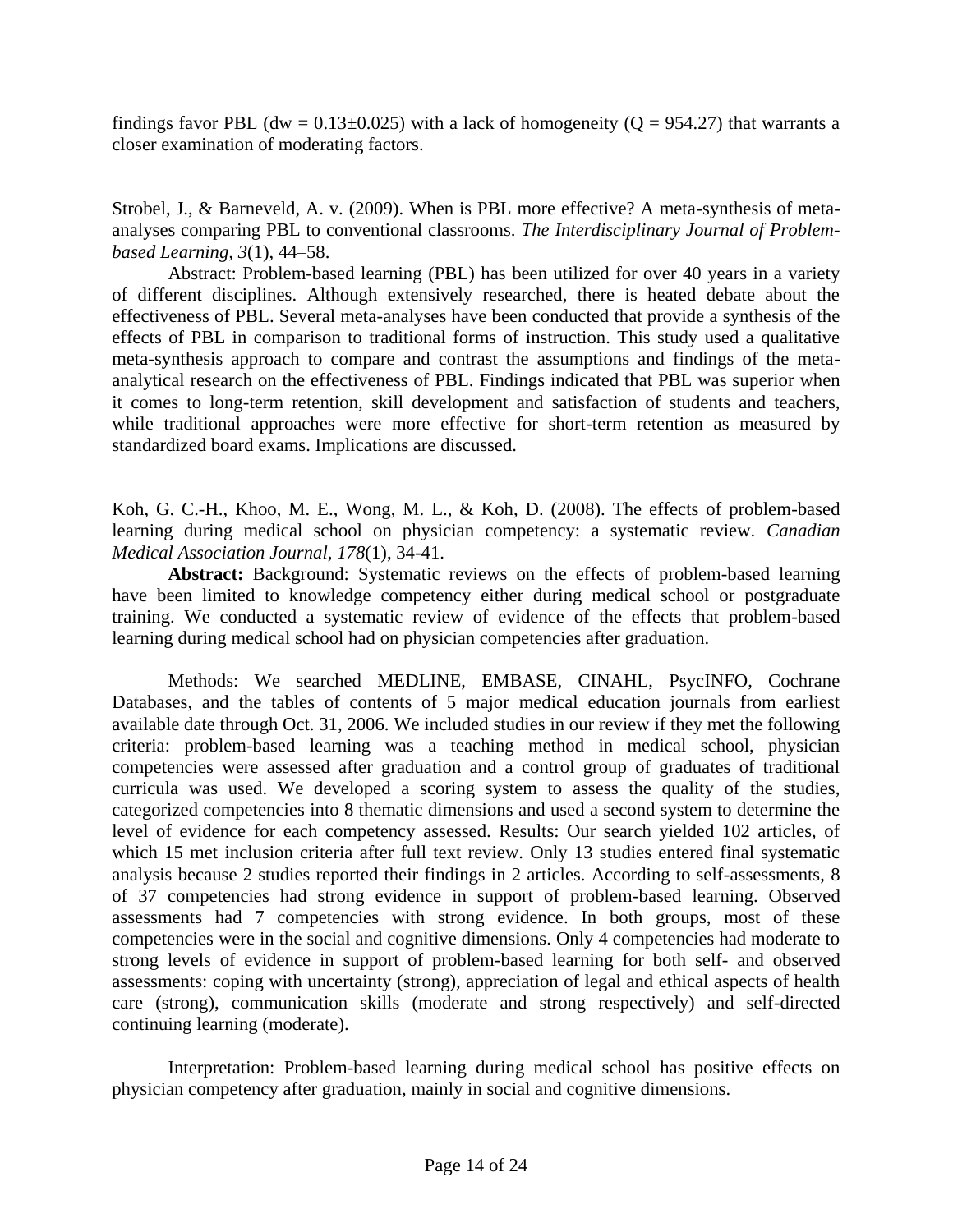Hoffman, K., Hosokawa, M., Robert Blake, J., Headrick, L., & Johnson, G. (2006). Problembased learning outcomes: Ten years of experience at the University of Missouri-Columbia School of Medicine. *Academic Medicine, 81*(7), 617-625.

**Abstract:** Purpose: To add to a previous publication from the University of Missouri-Columbia School of Medicine (UMCSOM) on students' improvement in United States Medical Licensing Examination (USMLE) Step 1 and Step 2 scores after the implementation of a problem-based learning (PBL) curriculum by studying the performance of ten PBL class cohorts at the UMCSOM.

Method: Characteristics of graduating classes matriculating in both traditional and PBL curricula, 1993-2006, were compared for Medical College Admission Test component scores, undergraduate grade point averages, performance on the USMLE Step 1 and Step 2 exams, faculty contact hours, and residency directors' evaluations of UMCSOM graduates' performance in the first year of residency.

Results: Mean scores of six of the ten comparisons for USMLE Step 1 and six of nine comparisons for USMLE Step 2 are significantly higher ( $p < .01$ ) for UMCSOM PBL students than for first-time examinees nationally. These differences cannot be accounted for by preselection of academically advantaged students, increased time on task, or reduced class size. Gains in performance continue into residency, as evidenced by program directors' perceptions of superior performance of UMCSOM PBL graduates.

Conclusions: The PBL curricular changes implemented with the graduating class of 1997 resulted in higher performances on USMLEs and improved evaluations from residency program directors. These changes better prepare graduates with knowledge and skills needed to practice within a complex health care system. Outcomes reported here support the investment of financial and human resources in our PBL curriculum.

## **Inquiry-based Learning Pedagogies**

Prince, M. J., and Felder, R. M. (2006). Inductive Teaching and Learning Methods: Definitions, Comparisons, and Research Bases. *Journal of Engineering Education, 95*(2), 123–138.

**Abstract:** Traditional engineering instruction is deductive, beginning with theories and progressing to the applications of those theories. Alternative teaching approaches are more inductive. Topics are introduced by presenting specific observations, case studies or problems, and theories are taught or the students are helped to discover them only after the need to know them has been established. This study reviews several of the most commonly used inductive teaching methods, including inquiry learning, problem-based learning, project-based learning, case-based teaching, discovery learning, and just-in-time teaching. The paper defines each method, highlights commonalities and specific differences, and reviews research on the effectiveness of the methods. While the strength of the evidence varies from one method to another, inductive methods are consistently found to be at least equal to, and in general more effective than, traditional deductive methods for achieving a broad range of learning outcomes.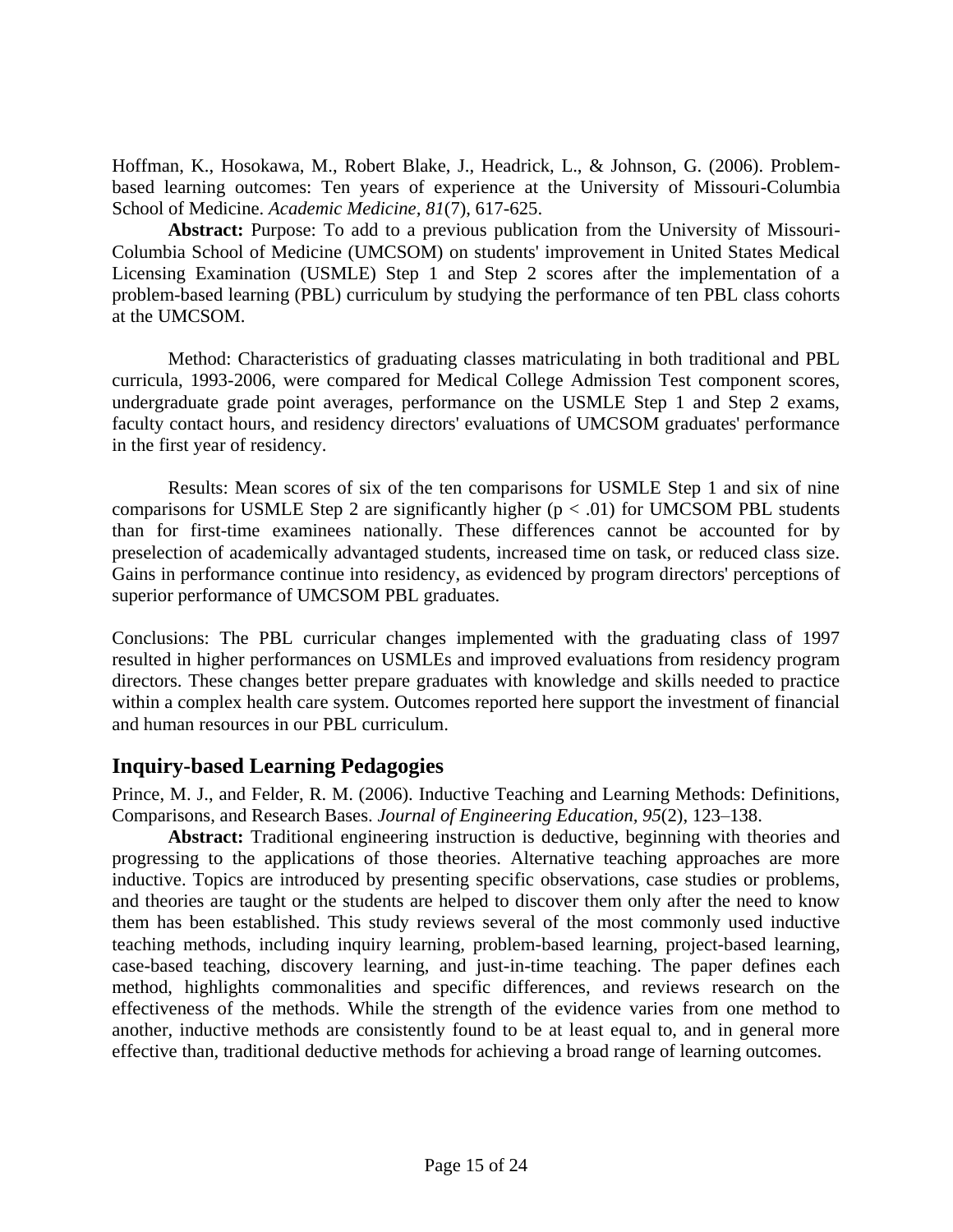Farrell, J. J., Moog, R. S., and Spencer, J. N. (1999). A Guided Inquiry General Chemistry Course. *Journal of Chemical Education, 74*(4), 570–574

**Abstract:** A first-year general chemistry course based on constructivist principles and the learning cycle has been developed. Through the use of cooperative learning techniques, students are active participants in the learning process. No lectures are given; students follow guided inquiry worksheets to develop and understand the course concepts. Groups of about four students are formed and the instructor moves among the groups, serving as a facilitator. The laboratory is designed in the same way as the classroom component of the course. The students form hypotheses and collect data, leading to further refinement of the hypotheses and to formation of chemical concepts.

**Quote:** the sections taught according to the principles of guided inquiry have experienced a decrease in the W, D, F rate from 21.9% (420 students, Fall 1990–Spring 1994) to 9.6% (438 students, Fall 1994–Fall 1997).3 In the Guided Inquiry (GI) sections, the withdrawal rate is 2.3% and only 1 out of 438 students has received a grade of F in these sections. In contrast, students taught by these same instructors previously had a W rate of 9.3% and 3.6% failed. Final exams given to the GI students that were substantially similar to exams given in the past showed that GI students scored as high as or higher than students who had taken a more traditional course from the same instructor.

Lewis, S. E., and Lewis, J. E. (2005). Departing from Lectures: An Evaluation of a Peer-Led Guided Inquiry Alternative. *Journal of Chemical Education, 82*(1), 135–139

**Abstract:** To improve a large-enrollment general chemistry course based on conventional lectures, we instituted a reform combining peer-led team learning with a guided inquiry approach, together called peer-led guided inquiry (PLGI). For one group of first-semester general chemistry students, a PLGI session was combined with two lectures per week, and this group was compared to a control group that had the usual three lectures per week. Students were compared based on performance on identical course exams and on a final exam from the ACS Examinations Institute given at the end of the semester. The experimental group was found to perform better than the control group overall, in spite of experiencing one fewer lecture each week. Also, attendance at the PLGI sessions was found to have a significant positive impact on student performance, even when controlling for students' SAT mathematics and verbal scores. This method of evaluating reform effects for institutions with several large sections of introductory chemistry courses is recommended.

**Quote:** the experimental group consistently outperformed the control group on the course exams and on the final exam

**Quote:** The results from this analysis indicate that a student who attends PLGI [peer-led guided inquiry] sessions can be expected to perform better on exams than another student at the same SAT level.

Other results for the Process Oriented Guided Inquiry Learning (POGIL) project are available at [http://www.pogil.org/effectiveness/.](http://www.pogil.org/effectiveness/)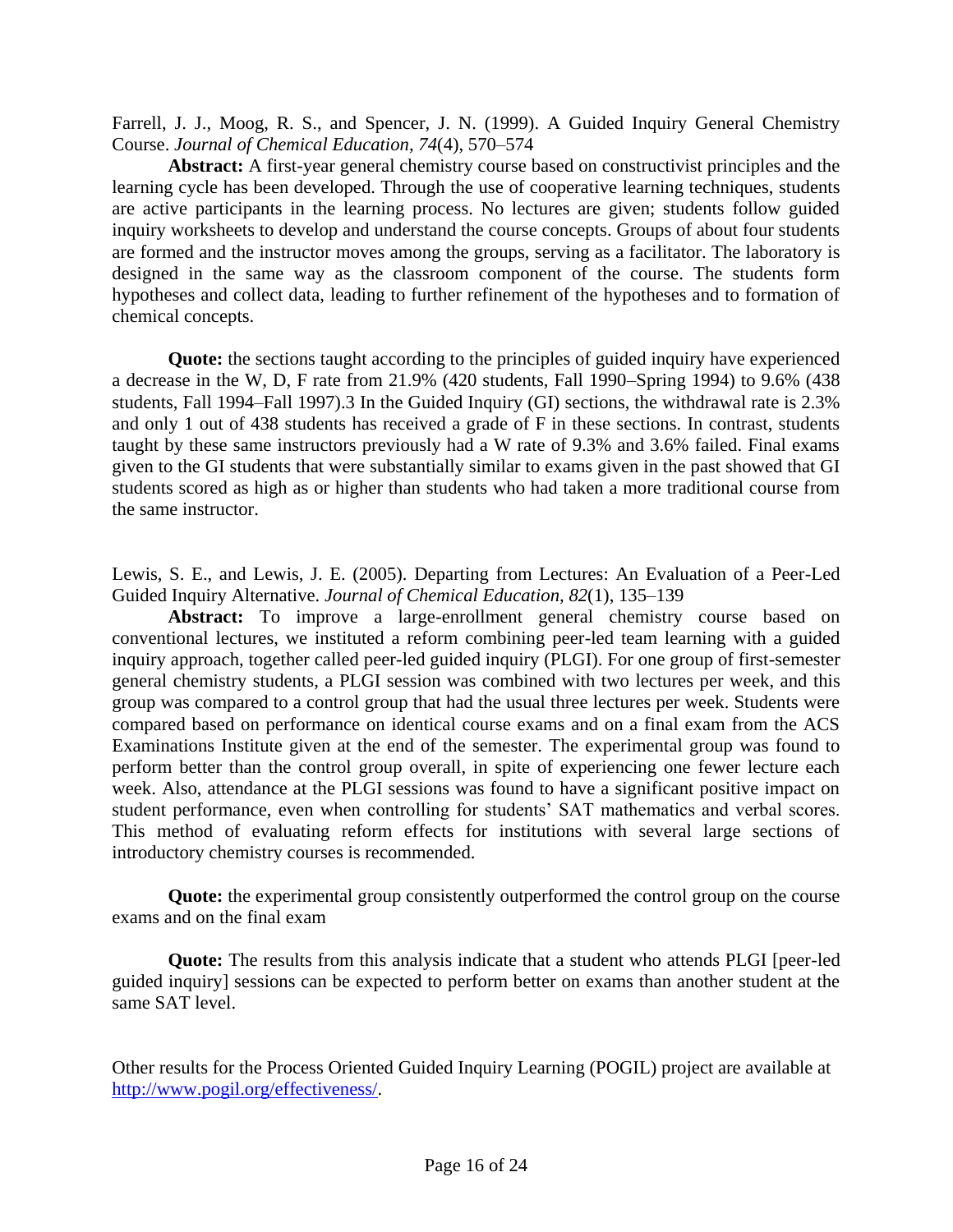# **Challenge-based Learning Pedagogies**

Roselli, R. J., and Brophy, S. P. (2006). Effectiveness of Challenge-Based Instruction in Biomechanics. *Journal of Engineering Education, 95*(4), 311–324.

**Abstract:** Studies were designed to determine the effectiveness of challenge-based instruction (CBI) versus traditional lecture-based instruction. Comparisons were made over a three-year period between student performance on knowledge-based questions in courses taught with taxonomy-based and challenge-based approaches to instruction. When performance on all questions was compared, CBI classes scored significantly better than control classes on 26 percent of the questions, while control classes outperformed CBI classes on eight percent of the questions, but there was no significant difference in overall performance. However, students in CBI classes performed significantly better than students in control classes on the more difficult questions (35 percent versus four percent). We attribute these differences to additional opportunities available in CBI classrooms for learners to examine their conceptual understanding. Student surveys indicate a slight preference for the challenge-based approach. We believe that the challenge-based approach is effective and has the potential to better prepare students for the workplace and for life-long learning.

Martin, T., Rivale, S. D., & Diller, K. R. (2007). Comparison of student learning in challengebased and traditional instruction in biomedical engineering. *Annals of Biomedical Engineering, 35*(8), 1312-1323.

Abstract: This paper presents the results of a study comparing student learning in an inquiry-based and a traditional course in biotransport. Collaborating learning scientists and biomedical engineers designed and implemented an inquiry-based method of instruction that followed learning principles presented in the National Research Council report "How People" Learn'' (HPL). In this study, the intervention group was taught a core biomedical engineering course in biotransport following the HPL method. The control group was taught by traditional didactic lecture methods. A primary objective of the study was to identify instructional methods that facilitate the early development of adaptive expertise (AE). AE requires a combination of two types of engineering skills: subject knowledge and the ability to think innovatively in new contexts. Therefore, student learning in biotransport was measured in two dimensions: A pre and posttest measured knowledge acquisition in the domain and development of innovative problemsolving abilities. HPL and traditional students' test scores were compared. Results show that HPL and traditional students made equivalent knowledge gains, but that HPL students demonstrated significantly greater improvement in innovative thinking abilities. We discuss these results in terms of their implications for improving undergraduate engineering education.

# **Peer-Led Team Learning Pedagogies**

Tien, L. T., Roth, V., and Kampmeier, J. A. (2001). Implementation of a Peer-Led Team Learning Instructional Approach in an Undergraduate Organic Chemistry Course. *Journal of Research in Science Teaching, 39*(7), 606–632

**Abstract:** This study focuses on the implementation of a peer-led team learning (PLTL) instructional approach for all students in an undergraduate organic chemistry course and the evaluation of student outcomes over 8 years. Students who experienced the student-centered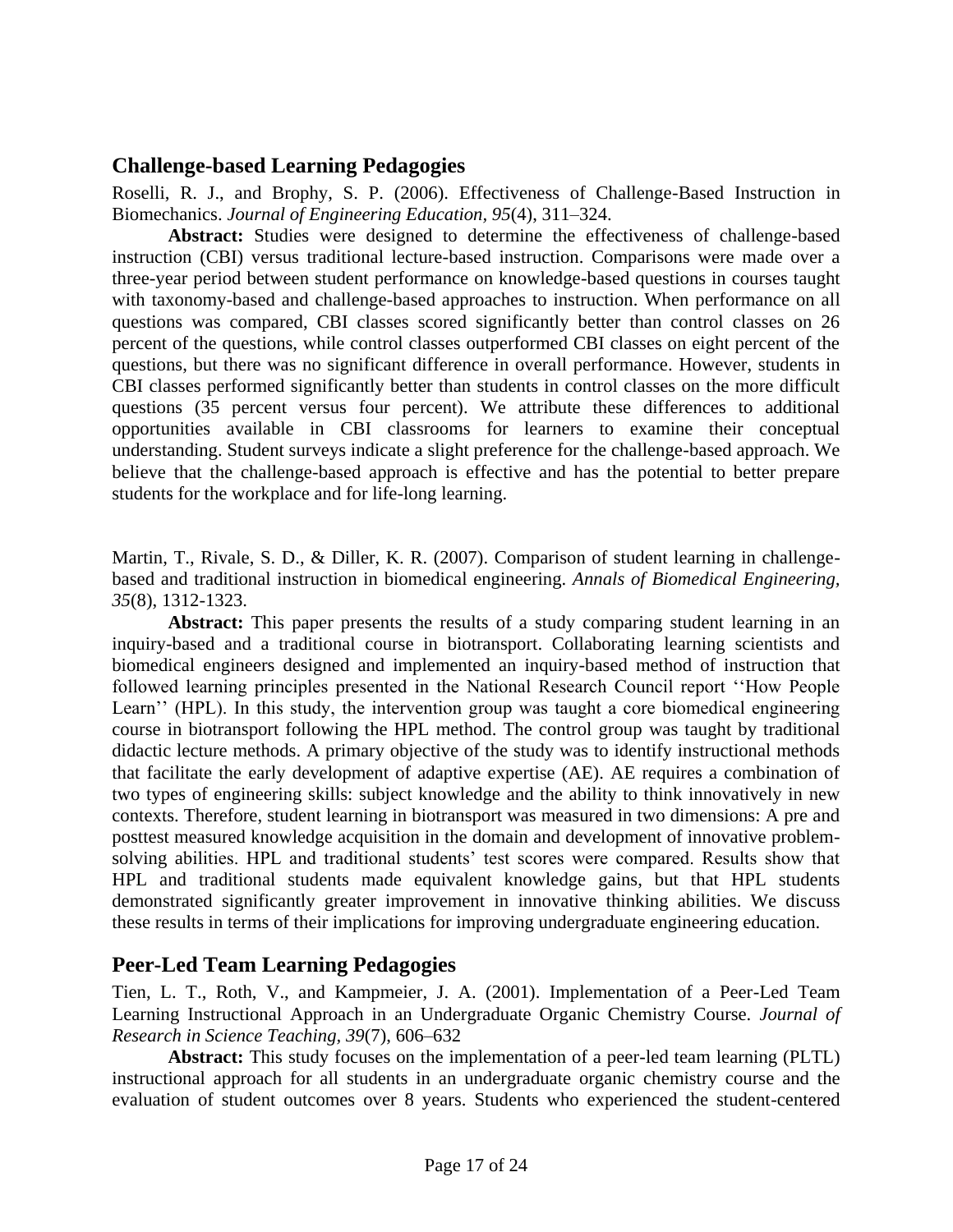instruction and worked in small groups facilitated by a peer leader (treatment) in 1996–1999 were compared with students who experienced the traditional recitation section (control) in 1992–1994. Quantitative and qualitative data show statistically significant improvements in student performance, retention, and attitudes about the course. These findings suggest that using undergraduate leaders to implement a peer-led team learning model that is built on a social constructivist foundation is a workable mechanism for effecting change in undergraduate science courses.

McCreary, C. L., Golde, M. F., and Koeske, R. (2006). Peer Instruction in the General Chemistry Laboratory: Assessment of Student Learning. *Journal of Chemical Education, 83*(5), 804–810

**Abstract:** We report the first systematic comparison of conventional and workshop labs. A natural experiment proved possible because students sign up for labs without knowing the type of instruction they will receive. A reliable grading system was developed to characterize students' written responses to the final lab exam, and an independent rater used it to assess student learning. Assessments of learning were made without knowledge of students' instructional condition. Compared to students in conventional sections, students in workshop sections showed superior learning and critical thinking skills, and gave answers that were longer and of greater clarity. Possible reasons for these improvements are discussed.

**Quote:** In fact, for nearly every measure of performance quality and written communication included in the study, participation in the Workshop labs tended to enhance students' learning relative to that indicated by test performance for students in the conventionally taught labs, with the differences often reaching statistical significance.

Other results from the Peer-Led Team Learning Workshop Project are available at <http://www.sci.ccny.cuny.edu/~chemwksp/ResearchAndEvaluationComparisons.html>

Preszler, R. W. (2009). Replacing lecture with peer-led Workshops improves student learning. *CBE Life Sciences Education, 8*(3), 182-192.

**Abstract:** Peer-facilitated workshops enhanced interactivity in our introductory biology course, which led to increased student engagement and learning. A majority of students preferred attending two lectures and a workshop each week over attending three weekly lectures. In the workshops, students worked in small cooperative groups as they solved challenging problems, evaluated case studies, and participated in activities designed to improve their general learning skills. Students in the workshop version of the course scored higher on exam questions recycled from preworkshop semesters. Grades were higher over three workshop semesters in comparison with the seven preworkshop semesters. Although males and females benefited from workshops, there was a larger improvement of grades and increased retention by female students; although underrepresented minority (URM) and non-URM students benefited from workshops, there was a larger improvement of grades by URM students. As well as improving student performance and retention, the addition of interactive workshops also improved the quality of student learning: Student scores on exam questions that required higher-level thinking increased from preworkshop to workshop semesters.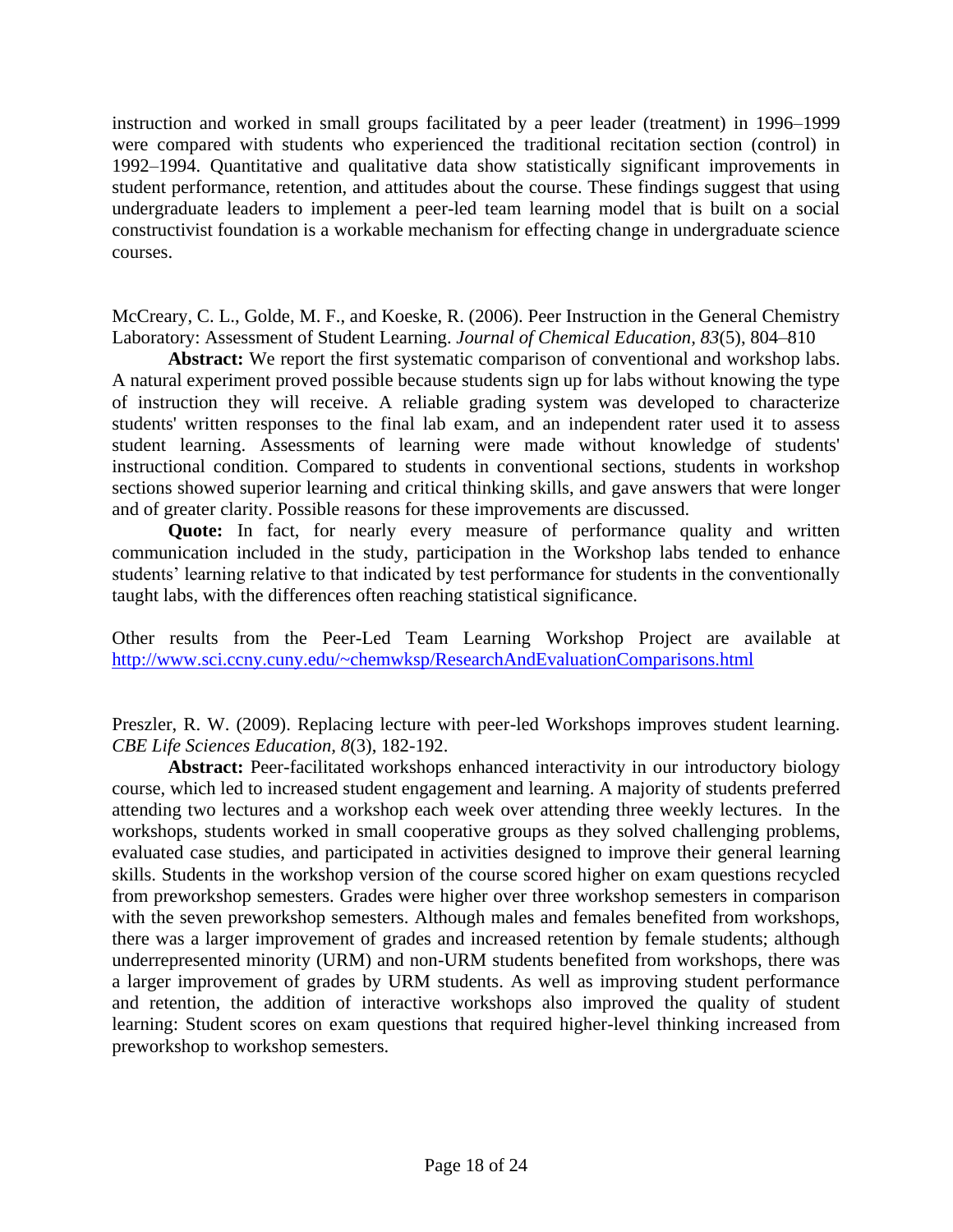# **Workshop Groups**

Born, W. K., Revelle, W., and Pinto, L. H. (2002). Improving Biology Performance with Workshop Groups. *Journal of Science Education and Technology, 11*(4), 347– 365

Abstract: This 2-year quasi-experiment evaluated the effect of peer-led workshop groups on performance of minority and majority undergraduate biology students. The workshop intervention used was modeled after a program pioneered by Treisman (1992). Majority volunteers randomly assigned to workshops  $(n = 61)$  performed significantly better than those assigned to the control group ( $n = 60$ ,  $p < 0.05$ ) without spending more time studying. Workshop minority students ( $n = 25$ ) showed a pattern of increasing exam performance in comparison to historic control minority students ( $n = 21$ ), who showed a decreasing pattern ( $p < 0.05$ ). Volunteers ( $n = 121$ ) initially reported that biology was more interesting and more important to their futures than to nonvolunteers' ( $n = 435$ ,  $p < 0.05$ ). Volunteers also reported higher levels of anxiety related to class performance ( $p < 0.05$ ). The relationship of anxiety to performance was moderated by volunteer status. Performance of volunteers was negatively associated with selfreported anxiety ( $r = -0.41$ ,  $p < 0.01$ ). Performance of nonvolunteers was unrelated to selfreported anxiety ( $r = -0.02$ ). Results suggest elevated anxiety related to class performance may increase willingness to participate in activities such as workshop interventions. In addition, students who volunteer for interventions such as workshops may be at increased risk of performance decrements associated with anxiety. Even so, workshop programs appear to be an effective way to promote excellence among both majority and minority students who volunteer to participate, despite the increased risk of underperformance associated with higher levels of anxiety.

## **Classroom Assessment Techniques**

Chizmar, J. F., and Ostrosky, A. L. (1998). The One-Minute Paper: Some Empirical Findings. *The Journal of Economic Education, 29*(1), 3–10

Abstract: A major finding of the Harvard Assessment Seminars is that "modest, relatively simple and low-tech innovations can improve students' learning and active participation in class" (Light 1990, 6). One such innovation is the so-called one-minute paper (Cross and Angelo 1988; Bateman and Roberts 1992a, 1992b; Wilson 1986). The one-minute paper has become rather ubiquitous in higher education. According to Cross and Angelo (1993,  $148$ ), "No other Classroom Assessment Technique<sup>1</sup> has been used more often or by more college teachers than the [One] Minute Paper." When asked by college teachers to identify the single pedagogical innovation that would most improve their teaching, Light (1990, 35) always responds with the one-minute paper, an idea that "swamped all others." In this article, we describe the one-minute paper and report on a pilot implementation of this technique to manage instruction in the micro portion of the introductory economics course at a large public university. We conclude with a discussion of issues and questions revealed by the pilot implementation that may affect the efficacy of the one-minute paper.

Findings: "This result suggested, as we hypothesized, that the use of the one-minute paper improves student performance. Its coefficient implied that the use of the one-minute paper increased student performance by approximately .5 of a point on the postTUCE exam, ceteris paribus."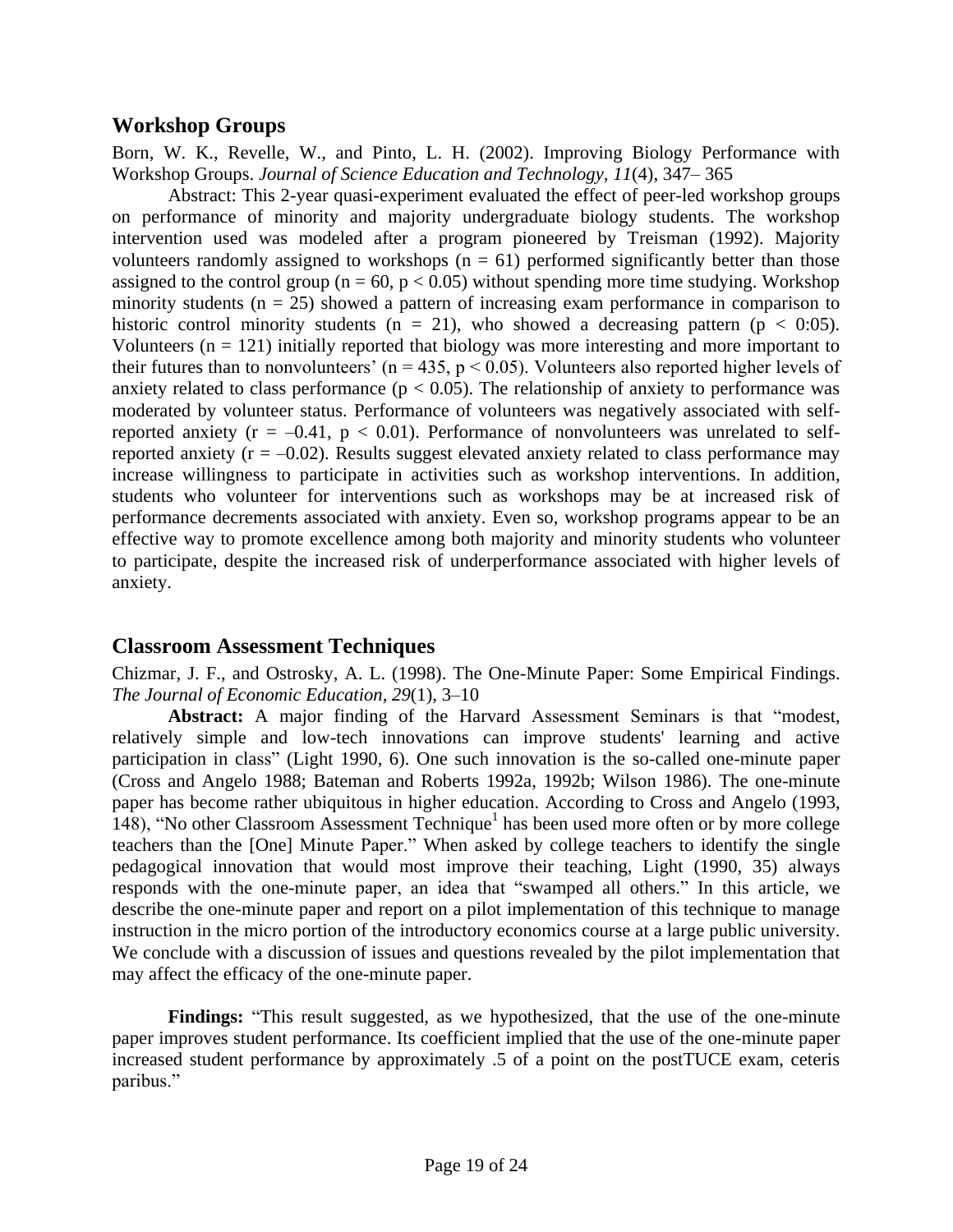**Findings:** "This evidence suggests that the benefit to students from using the one-minute paper does not depend on the instructor who implements it."

**Findings:** "This evidence supported our initial hypothesis that the benefit to students from using the one-minute paper does not depend on their ability level."

Almer, E. D., Jones, K., and Moeckel, C. L. (1998). The impact of one-minute papers on learning in an introductory accounting course. *Issues in Accounting Education, 13*(3), 485–495

**Abstract:** This study examines the potential performance benefits of an often-cited pedagogical tool: one-minute papers. The effect of various forms of one-minute papers on quiz scores was investigated in an undergraduate introductory account course with over 850 students. Students were required to write one-minute papers addressing (1) the main point learned in class and (2) the main unanswered question from class that day. Overall results indicate that performance on subsequent essay quizzes was significantly higher by students who wrote oneminute papers than performance by students who did not write the papers. Of particular interest to instructors was that the increase in quiz scores when one-minute papers were not graded was significantly higher than when the one-minute papers were graded. Results of this study should be useful to instructors interested in an efficient and effective pedagogical tool.

#### **Formative Assessment**

Black, P., & Wiliam, D. (1998). Assessment and Classroom Learning. *Assessment in Education: Principles, Policy & Practice, 5*(1), 7–74

**Abstract:** This article is a review of the literature on classroom formative assessment. Several studies show firm evidence that innovations designed to strengthen the frequent feedback that students receive about their learning yield substantial learning gains. The perceptions of students and their role in self-assessment are considered alongside analysis of the strategies used by teachers and the formative strategies incorporated in such systemic approaches as mastery learning. There follows a more detailed and theoretical analysis of the nature of feedback, which provides a basis for a discussion of the development of theoretical models for formative assessment and of the prospects for the improvement of practice.

#### **Undergraduate Research Experiences**

Seymour, E., Hunter, A.-B., Laursen, S. L., and Diatonic, T. (2004). Establishing the Benefits of Research Experiences for Undergraduates in the Sciences: First Findings from a Three-Year Study. *Science Education, 88*, 493–534

**Abstract:** Descriptions of student-identified benefits of undergraduate research experiences are drawn from analysis of 76 first-round student interviews gathered at the end of summer 2000 at four participating liberal arts colleges (Grinnell, Harvey Mudd, Hope, and Wellesley). As part of the interview protocol, students commented on a checklist of possible benefits derived from the literature. They also added gains that were not on this list. Students were overwhelmingly positive: 91% of all statements referenced gains from their experiences.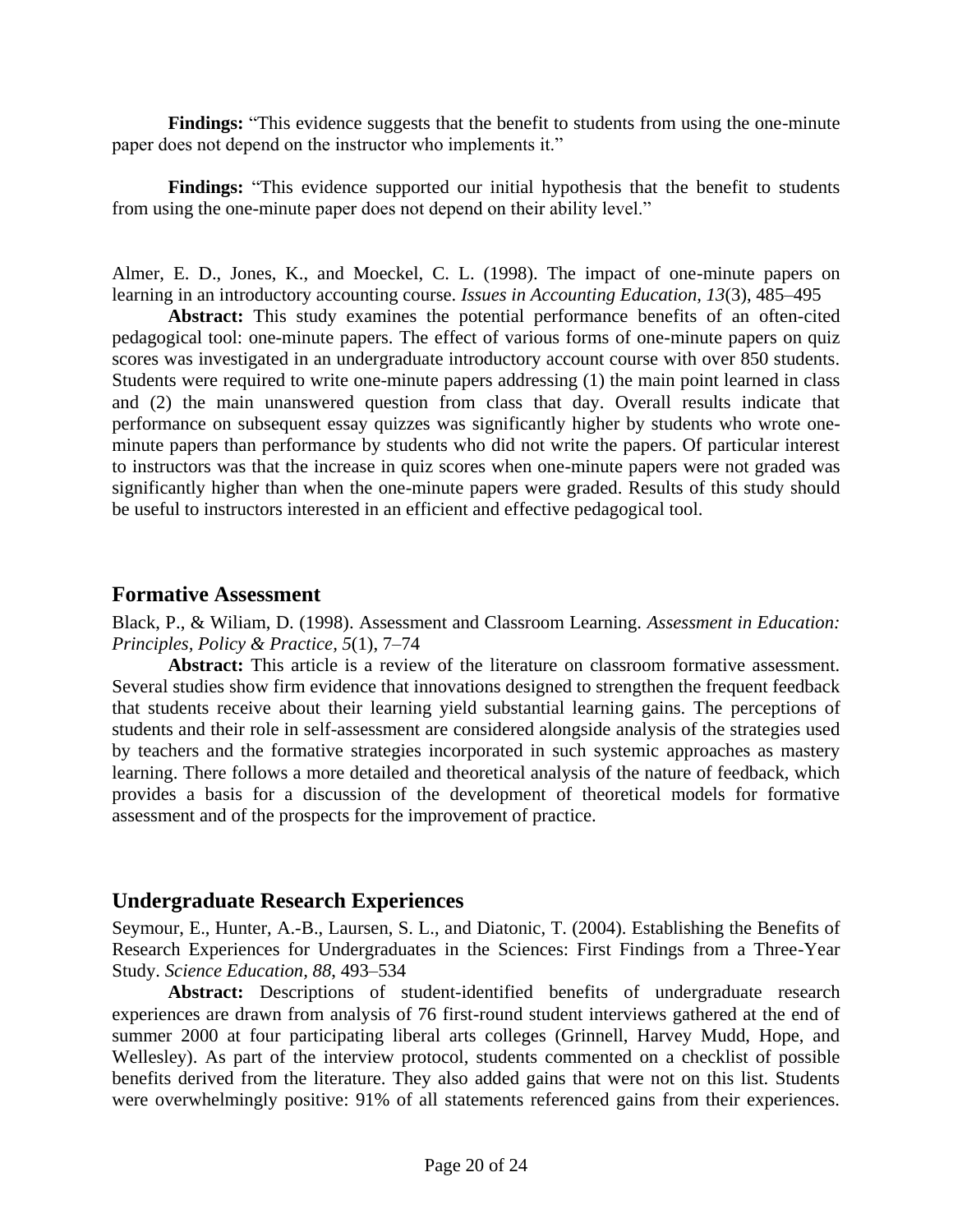Few negative, ambivalent, or qualified assessments of their research experiences were offered. The benefits described were of seven different kinds. Expressed as percentages of all reported gains, they were personal/professional gains (28%); "thinking and working like a scientist" (28%); gains in various skills (19%); clarification/confirmation of career plans (including graduate school) (12%); enhanced career/graduate school preparation (9%); shifts in attitudes to learning and working as a researcher (4%); and other benefits (1%).

Lopatto, D. (2004). Survey of Undergraduate Research Experiences (SURE): First Findings. *Cell Biology Education, 3*, 270–277.

**Abstract:** In this study, I examined the hypothesis that undergraduate research enhances the educational experience of science undergraduates, attracts and retains talented students to careers in science, and acts as a pathway for minority students into science careers. Undergraduates from 41 institutions participated in an online survey on the benefits of undergraduate research experiences. Participants indicated gains on 20 potential benefits and reported on career plans. Over 83% of 1,135 participants began or continued to plan for postgraduate education in the sciences. A group of 51 students who discontinued their plans for postgraduate science education reported significantly lower gains than continuing students. Women and men reported similar levels of benefits and similar patterns of career plans. Ethnic groups did not significantly differ in reported levels of benefits or plans to continue with postgraduate education.

Hunter, A.-B., Laursen, S. L., and Seymour, E. (2007). Becoming a Scientist: The Role of Undergraduate Research in Students' Cognitive, Personal, and Professional Development. *Science Education, 91*, 36–74

**Abstract:** In this ethnographic study of summer undergraduate research (UR) experiences at four liberal arts colleges, where faculty and students work collaboratively on a project of mutual interest in an apprenticeship of authentic science research work, analysis of the accounts of faculty and student participants yields comparative insights into the structural elements of this form of UR program and its benefits for students. Comparison of the perspectives of faculty and their students revealed considerable agreement on the nature, range, and extent of students' UR gains. Specific student gains relating to the process of "becoming a scientist" were described and illustrated by both groups. Faculty framed these gains as part of professional socialization into the sciences. In contrast, students emphasized their personal and intellectual development, with little awareness of their socialization into professional practice. Viewing study findings through the lens of social constructivist learning theories demonstrates that the characteristics of these UR programs, how faculty practice UR in these colleges, and students' outcomes—including cognitive and personal growth and the development of a professional identity—strongly exemplify many facets of these theories, particularly, studentcentered and situated learning as part of cognitive apprenticeship in a community of practice.

Russell, S. H., Hancock, M. P., and McCullough, J. (2007). Benefits of Undergraduate Research Experiences. *Science, 316*, 548–549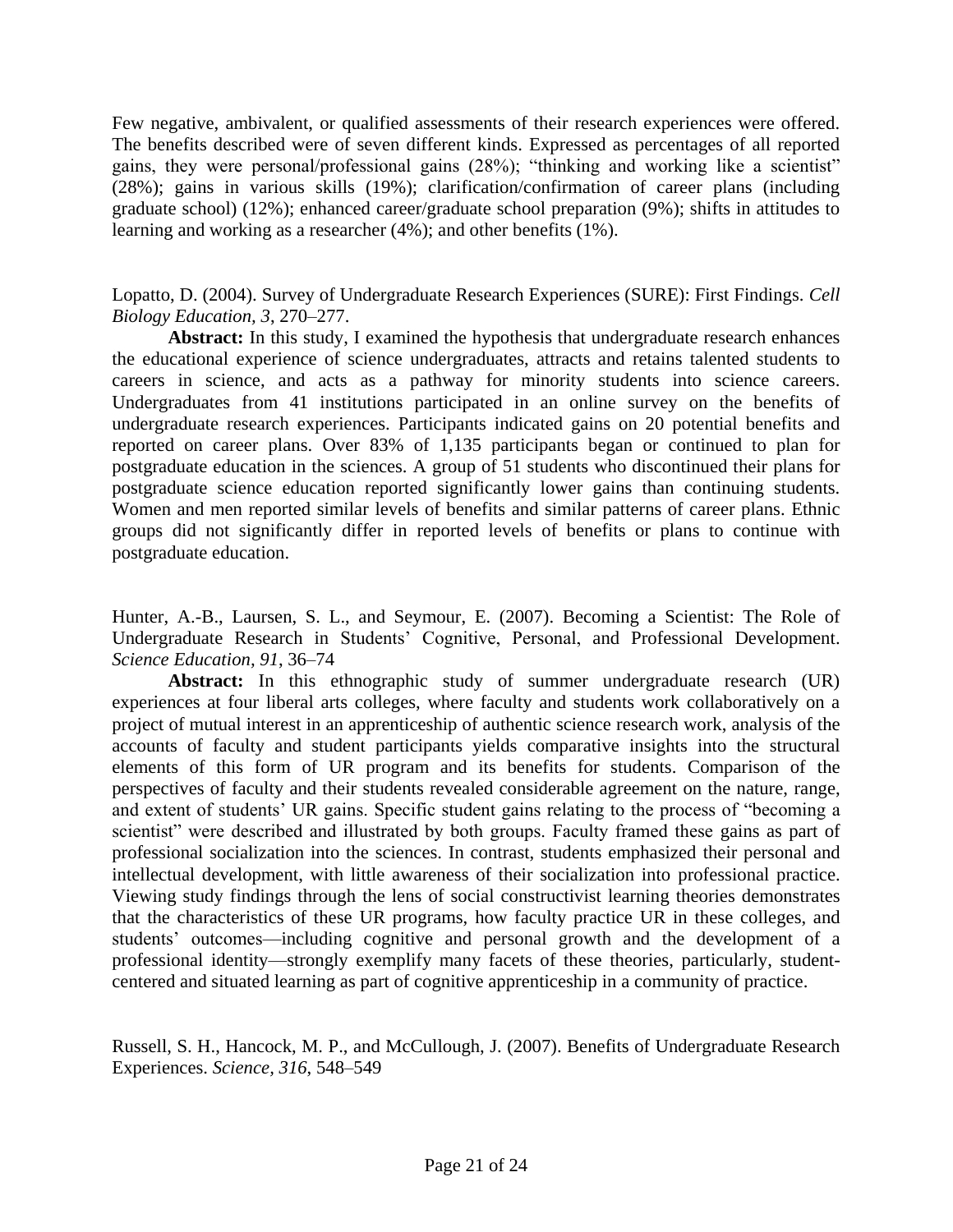Quote: "We found that UROs [undergraduate research opportunities] increase understanding, confidence, and awareness (5–8). Most (88%) of the respondents to the NSF follow-up survey reported that their understanding of how to conduct a research project increased a fair amount or a great deal, 83% said their confidence in their research skills increased, and 73% said their awareness of what graduate school is like increased.

## **Service Learning**

Astin, A. W., Vogelgesang, L. J., Misa, K., Anderson, J., Denson, N., Jayakumar, U., et al. (2006). Understanding the effects of service-learning: A study of students and faculty. Los Angeles, CA: University of California, Los Angeles.

#### **Abstract:** None

**Quote:** Participating in service-learning courses during college appears to have positive effects on nine of the 13 outcomes (all except involvement with alma mater and the three civic values/goals). However, six of these nine effects appear to be attributable to the effects of generic service. Unique positive effects of service-learning (over and above the effect of generic service) are thus associated with three post-college outcomes: civic leadership, charitable giving, and overall political engagement.

Duffy, H., Barry, C., Barrington, L., & Heredia, M. (2009). *Service-learning in engineering science courses: Does it work?* Paper presented at the ASEE Annual Conference & Exposition. Retrieved February 4, 2010, from<http://soa.asee.org/paper/conference/paper-view.cfm?id=12114>

**Abstract:** In the fall of 2004 a college with five undergraduate academic programs decided to integrate service-learning (S-L) projects into required engineering courses throughout the curriculum so that students would be exposed to S-L in at least one course in each of eight semesters. The ultimate goal is to graduate better engineers and better citizens. Four of the degree programs have achieved on average one course each semester, with an actual coverage of 103 out of 128 semester courses, or 80% coverage over the four years. Of the 32 required courses in the academic year that had an average of 753 students each semester doing S-L projects related to the subject matter of the course, 19 of the courses (60%) were considered engineering science, that is, not explicitly design or first-year introduction courses. Eighteen different professors taught these engineering science courses with S-L projects, accounting for from 5 to 20% of the grades of the students. In addition, there were nine other elective courses with an additional 40 students on average per semester doing S-L projects. The goal has essentially been reached in four of the five engineering programs at the University of Massachusetts Lowell with more than fifty courses having S-L components. Over two-thirds of the students and faculty members expressed agreement with the basic idea of SLICE, with about 15% opposed. Some forty-three tenure-track faculty members (including 30% untenured) have integrated S-L into at least one required engineering course, averaging four S-L courses each. . Finally, more than two-thirds of the students reported that S-L helped keep them in engineering, and female students reported being significantly more responsive to the S-L projects. This program represents perhaps the largest experiment with S-L in mainstream engineering courses in terms of courses, students, and faculty. This approach is based on a number of hypotheses,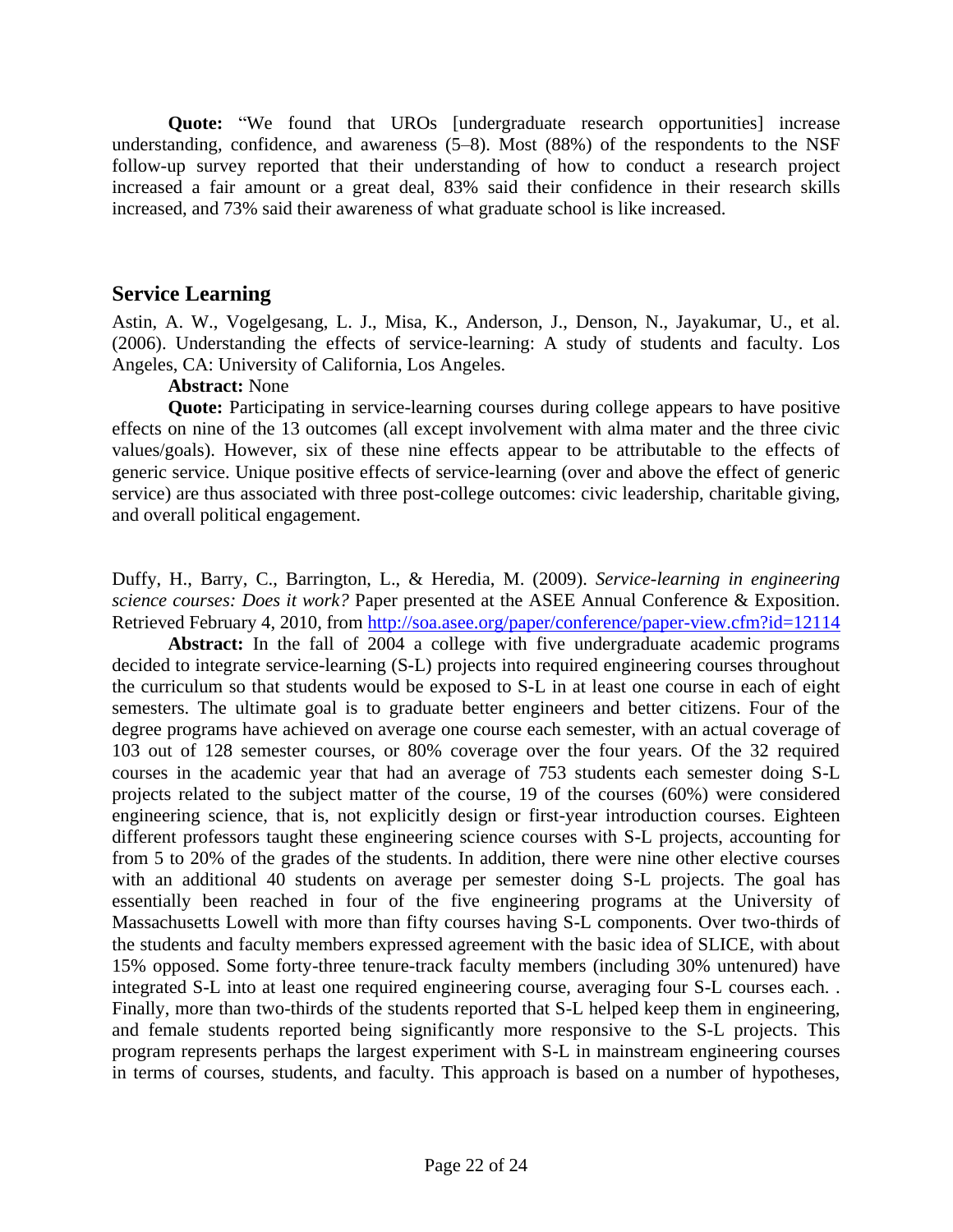which are posited and "tested" with quantitative and qualitative data. Most of the hypotheses are confirmed with data collected to date from this program and literature results.

Jiusto, S., & DiBiasio, D. (2006). Experiential learning environments: Do they prepare our students to be self-directed, life-long learners? *Journal of Engineering Education, 95*(3), 195- 204.

**Abstract:** Recent research indicates that traditional academic structures may not effectively promote self-directed learning. We investigated whether an experiential interdisciplinary projects program, called the Global Studies Program, increased readiness for self-directed learning (SDL) and life-long learning (LLL) using three methods: a nationally recognized course evaluation system called the Individual Development and Educational Assessment system (IDEA); an internal student project quality assessment protocol; and the Self-Directed Learning Readiness Scale (SDLRS).

Student self-assessments through the IDEA system showed Global Studies Program students reported much greater progress in LLL-related skills than did national and local comparison groups. Similarly, review of student projects by independent faculty teams found Global Studies Program students consistently outscored on-campus project students in LLL-related measures by wide margins. The SDLRS also showed a positive, but less emphatic increase in SDL readiness among a Global Studies Program cohort. The research demonstrates the success of one experiential learning environment in promoting SDL/LLL, while raising interesting issues regarding alternative methods of measuring potential benefits.

## **Lack of Growth in Valued Learning Outcomes in Traditional Curricula**

Litzinger, T., Wise, J., Lee, S., Bjorklund, S. (2003). Assessing Readiness for Self-directed Learning, *Proceedings, ASEE Annual Conference & Exposition*, Retrieved from [http://www.asee.org/acPapers/2003-1429\\_Final.pdf,](http://www.asee.org/acPapers/2003-1429_Final.pdf) 2 July 2003

**Abstract:** None

**Quote:** Figure 1 presents the average SDLRS scores for the five groups of students in the study, who were grouped by semester standing according to academic year from first year (1&2) to "supersenior" year  $(9\&10)$ . The average scores range from 217 to 228, corresponding to percentile ranks, based on SDLRS results for adults, of 50% and 68%, respectively. Although the data suggest a slight upward trend, the trend proved not to be statistically significant based upon an analysis of variance (ANOVA). Thus the cross-sectional study did not find evidence of an increase in readiness for self-directed learning, even for students in the later semesters who are taking elective courses and their capstone courses.

Woods, D. et al. (1997). Developing Problem Solving Skills: The McMaster Problem Solving Program. *Journal of Engineering Education, 86*(2), 75–92

**Abstract:** This paper describes a 25-year project in which we defined problem solving, identified effective methods for developing students' skill in problem solving, implemented a series of four required courses to develop the skill, and evaluated the effectiveness of the program. Four research projects are summarized in which we identified which teaching methods